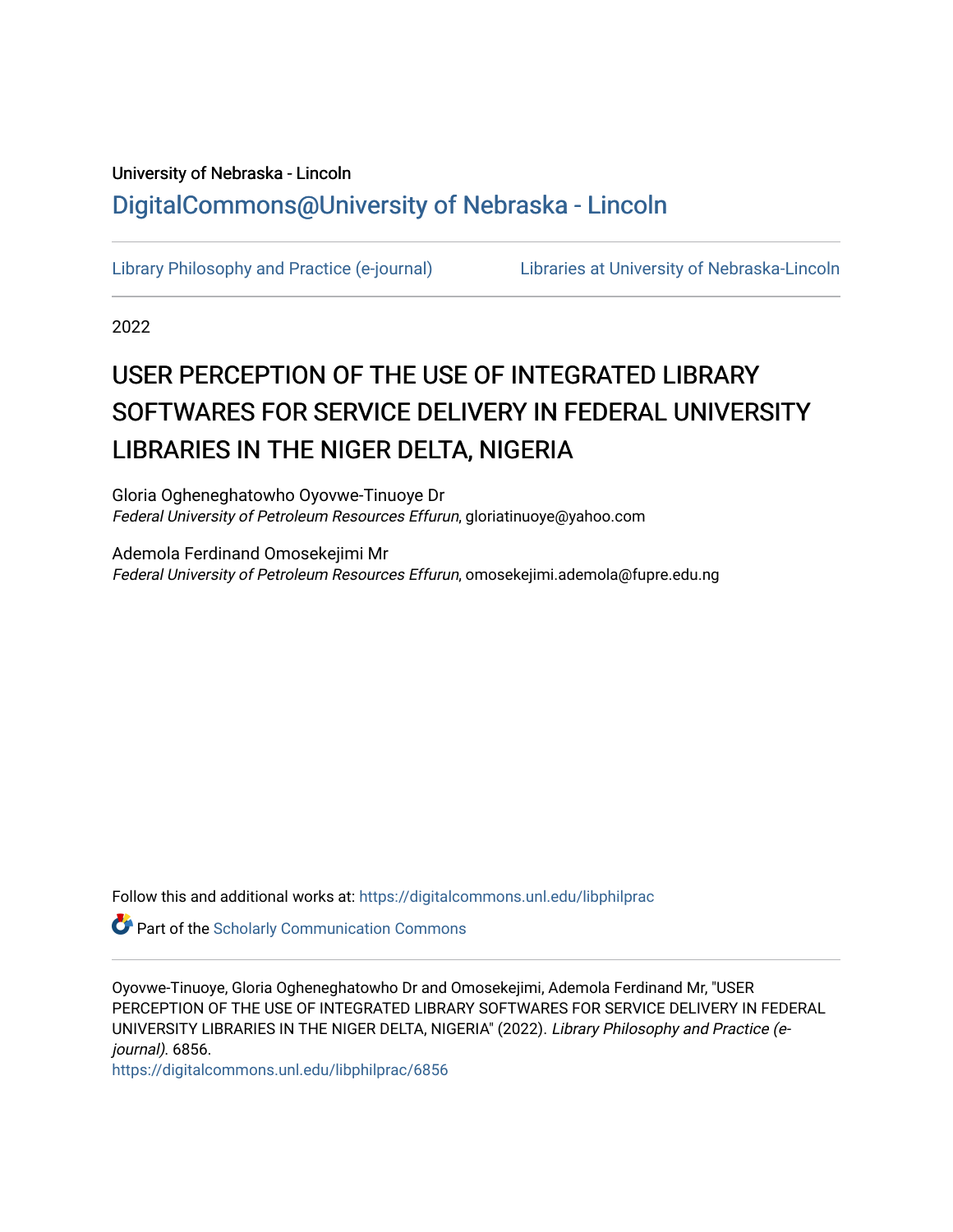## **USER PERCEPTION OF THE USE OF INTEGRATED LIBRARY SOFTWARES FOR SERVICE DELIVERY IN FEDERAL UNIVERSITY LIBRARIES IN THE NIGER DELTA, NIGERIA**

#### **Abstract**

Like many countries, Nigeria's university libraries services are affected by the integrated software used for service delivery. This study (conducted in 2021) examined the priorities and barriers for users perception of the use of integrated library software for service delivery in federal university libraries in the Niger Delta,Nigeria and the type of integrated software used by the Federal university libraries in Niger Delta,Nigeria, including what type of services rendered with the use of integrated library software to users, ease of use of integrated library software and benefit derived from the use and factors affecting the use were evaluated. A structured questionnaire was the instrument for data collection and was distributed to the respondents face to face at their various offices across all the university libraries in Niger Delta, Nigeria. The populace of the study was sampled using the total enumeration sampling technique because of the smaller and manageable size of the population.There are 489 responses (83% response rate) from six federal universities in the Niger Delta. The findings reveal that the University of Uyo, Akwa Ibom has the highest rate of respondents -90(18.40%) followed by Federal University Otuoke, Bayelsa State -88(17.99%). It could deduce that the Federal Universities in Niger Delta are dominated by male in Nigeria, from 24-26 years are doiminated in the university system, students in 500 and 600 levels are majority of the respondents that participated in this exercise, Koha integrated software (402) had the highest response rate, majority of the respondents agreed that they used ILS to render the following services ; user registration, changing and dischanging of library materials, referral service,e-reference service,internet service,electronic library service, OPAC and book reservation, majority of the respondents agreed that ILS is easier for user interface, accessing personal account is easy and straightforward,users can independently interact well with ILS and its OPAC user interface, users can easily search on their own, users can query the ILS using the keyboard, users can recover lost of information during query, users can retrieve information from the ILS without the help of a librarian and users can retrieve documents from ILS when needed, majority of the respondents agreed that ILS allow users to access to the books and other materials in the library, allows for round the clock library services, helps to know a documents reservation status, bring the library closer to the users, help to know easily the total number of books held in a library, know a document return date or date of availability in the library, allows for easy borrowing of library materials, auto-renewal of borrowed book is easy and fast, helps to know the position of a particular title held by the library, helps to know the position of a particular materials on the shelf and Helps to ascertain if a book is present in the library or not and the majority of the respondents testify that bottle necks on the use of ILS are as follows, lack of awareness, poor Internet connectivity /low bandwidth, lack of information searching skills, lack of proper guidance from librarians, lack of funds to support automation project by library management, shortage of computer systems designated for library OPAC, lack of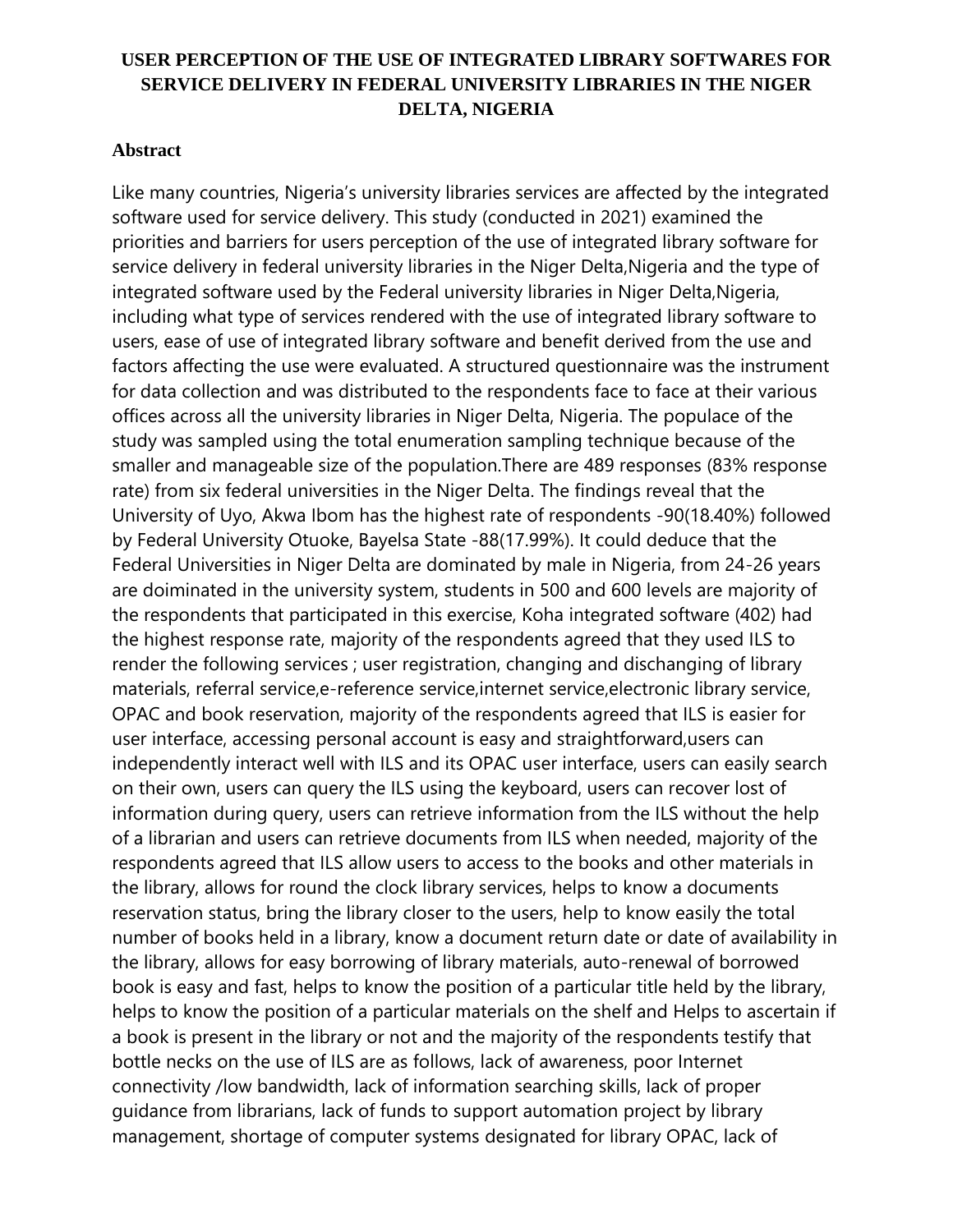required ICT skills, complex OPAC interface design, erractic electricity power supply/high cost of running electricity generating sets and lack of user training on how to use the library software. The respondents were concerned about the service delivery in the library. It is expected that librarians should ensure that users get their information needs on time and in the right format and that the best integrated library software should be installed and used in library services. Keywords: Integrated library software, users perception, service delivery, Federal University Libraries, Niger Delta, Nigeria. Introduction Almost all libraries in this 21st Century have a collection of both print as well as electronic resources.

**Keywords:** Integrated library software, users perception, service delivery, Federal University Libraries, Niger Delta, Nigeria.

#### **Introduction**

Almost all libraries in this  $21<sup>st</sup>$  Century have a collection of both print as well as electronic resources. Due to the wide range of information resources available, it has become necessary for libraries to automate all their operations to meet the growing demand of users. Also, the pursuit for excellence in all aspects of a university education system has made it mandatory for universities across global to rise to their responsibilities. If a librarian is to render adequate services to the patrons, he/she must adjust to the recent trends and use the most recent software in library operations (Omeluzor, Adara, Ezinwayi, Bamidele & Umahi, 2012). Basiru and Adebayo (2017) asserted that before the origin of open source solutions, automation in the library was subjugated by commercial library automation packages. Heads of libraries had to choose from the plentiful availability of such library software to suit their service and patrons' needs.

However, in this age of information explosion, automating a library is a unique decision that makes the library activities easy for prompt service delivery to the users. Every client expects a quick response to their requests as well as easy access to information. Integrated library management software therefore, is designed to boost service delivery in library operation as expected by patrons. A good and reliable ILS enhances access to information resources that are physical in a library and outside, for example, books, CD ROM, e-journal, e-books, e-databases and repositories among others. It also helps to lessen time wastage in the delivery of services. There are good numbers of ILMS which are accessible in the open source stream and are available on the website in the form of downloadable code. Libraries are moving to a "free/open culture" to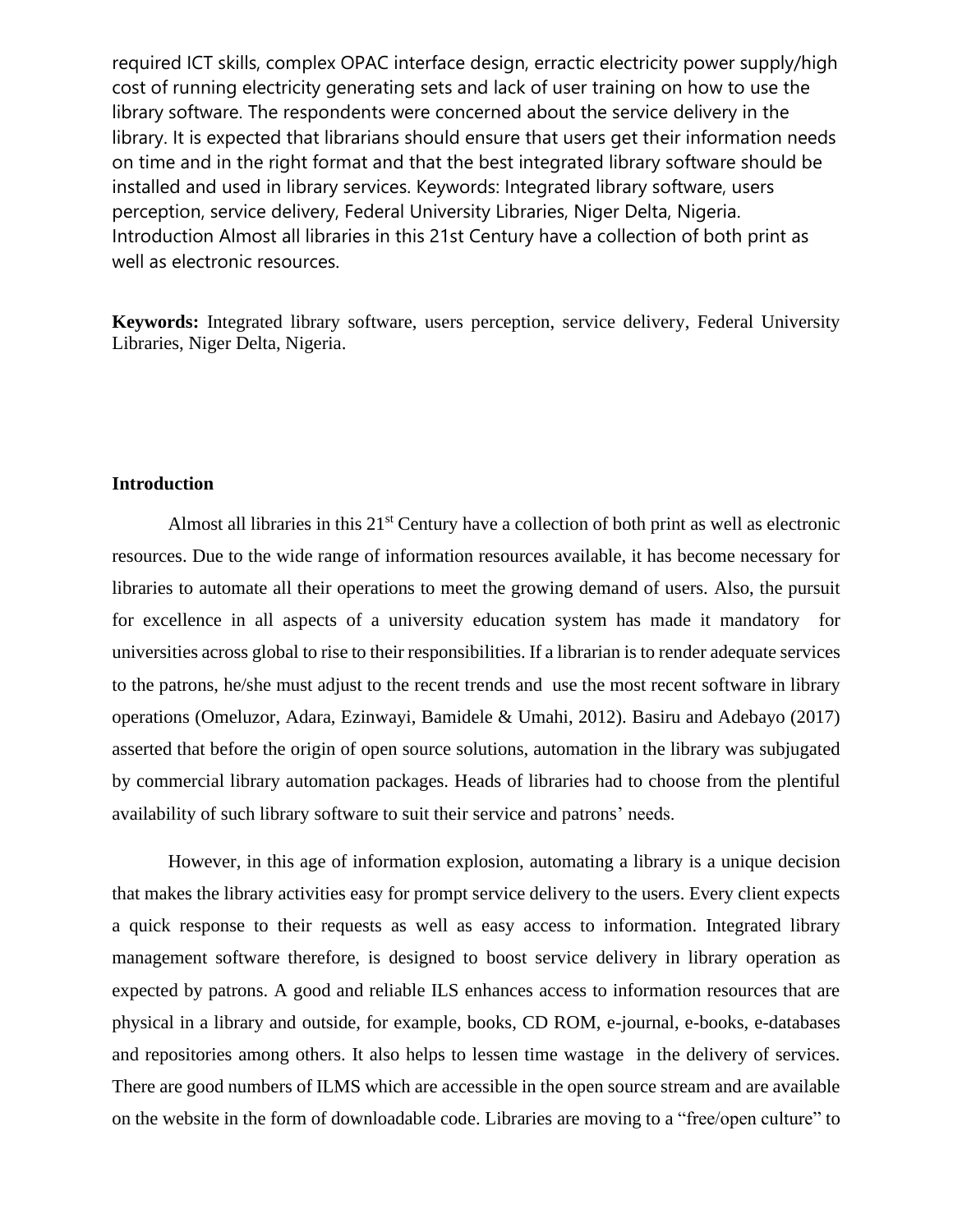stretch their services and functions. Automation in library operations is more significant than creating institutional repositories and digital libraries (Kumar & Muruli, 2017).

According to Projektlink (2010) and Wikipedia (2012), Koha is the first open-source integrated library software (ILS) in use worldwide by special, school and public libraries which its development was steered by a growing community of libraries and users collaborating to achieve their desired goal. The name koha comes from a Mãori term for a "gift" or "donation". Koha is a web-based ILS, with a SQL database (MySql preferred) backend, cataloguing data stored in MARC and accessible via Z39.50 (Wikipedia, 2012). Several integrated library management software that has penetrated the Nigerian libraries includes Micro CDS/ISIS (free), Library Plus (which replaced x-lib software), Green Stone Software, Graphical Library Automation System (this replaced The Information Navigator Library Software, TINLIB), Alice for Windows Software and Alexandra etcetera (Anyaogu, 2003). Others include Docuware, Strategic Library Automation Management (SLAM), Liberty 3 Software and Microsoft Access Software (Kamble, Raj & Sangeeta 2012). Most integrated libraries separate software functions into discrete programs called modules, each of them integrated with a unified interface. Muller (2011) stated that "integrated library systems (ILS) are multifunction, adaptable software applications that allow libraries to manage, catalog and disseminate information materials to patrons".

In choosing ILS software, libraries must base their decision not only on the performance and efficiency of the system but also on its flexibility to adapt to the future demands and desires of their patrons. Pressman (2001) asserted that computer software succeeds when it meets the needs of the patrons who use it, when it performs well over a long period, when it is easy to modify and when it is easy to use. It is important to note that the whole essence of embarking on library automation in a university library is to enhance the need for the libraries to satisfy their communities, particularly in providing organized access to information stored in the library and making it accessible locally and potentially worldwide.

#### **Brief History of Federal University Libraries in the Niger Delta**

#### **Federal University Otuoke, Bayelsa State**

The Federal University of Otuoke was established in 2013 along side with library to cater for the information needs of students, lecturers, external researchers and staff of the university.

#### **Federal University Otuoke, Library Software**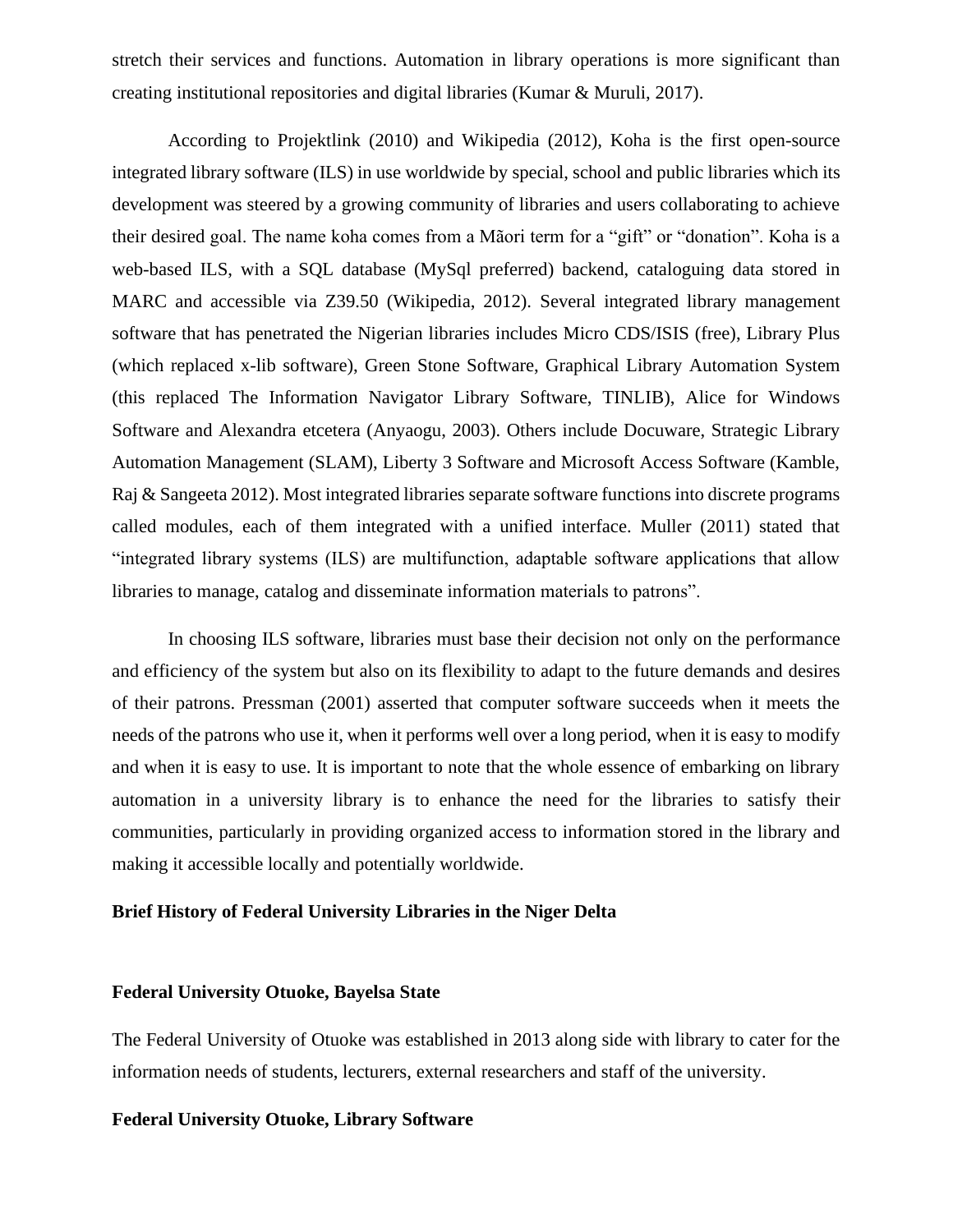The management taught the collections were few and felt the need to boast the collection through sound digital collections and thus SLAM for WINDOW was introduced but couldn't sustain the purpose. At present, the university library uses KOHA which has been adopted since 2019.

#### **University of Benin Library (Edo State)**

The University of Benin Library, also known as John Harris Library is an academic resource centre established to cater for the research, learning and teaching needs of the academic community. Since its inception in 1970, the Library has grown in leaps and bounds in response to new developments in information science and technology and other developments in the University.

#### **University of Benin Library Management Software**

John Harris Library is an automated library. The Library uses the NewGenLib Library Management Software (LMS) to manage its professional activities. NewGenLib is an open-source Integrated Library Management System (ILMS) developed by Verus Solutions Private Limited, with domain expertise provided by Kesavan Institute of Information and Knowledge Management in Hyderabad, India. However, in John Harris Library, NewGenLib was installed, configured and still being managed by the IT Team of the Library. Before the full adoption of NewGenLib in 2017, the Library used an LMS known as Strategic Library Automation and Management (SLAM). SLAM was adopted in 2000, same year the Library was automated. However, prior to the full adoption of NewGenLib in 2017, the Library introduced NewGenLib in 2012, and since that time, it was being studied and test run, before its total adoption in 2017.

#### **Federal University of Petroleum Resources, Effurun Library (Delta State)**

The Federal University of Petroleum Resources, Effurun (FUPRE) Delta state, Nigeria was established in March 2007, and the groundwork of the university library popularly referred to as FUPRE Library started on 6<sup>th</sup> September, 2010. However, FUPRE Library became operational in October 2011 after the recruitment of staff. Presently the library serves its Constituents College of Science and that of Technology.

#### **FUPRE Library Management Software**

The FUPRE library implemented her automated library project using Alexandria integrated library management software in 2015. Alexandria software adopted by FUPRE library is browser based cross platform, easy to use and it includes modules for circulation, cataloguing, acquisition, serials, patron management and flexibility repository. However, in 2019, FUPRE library migrated from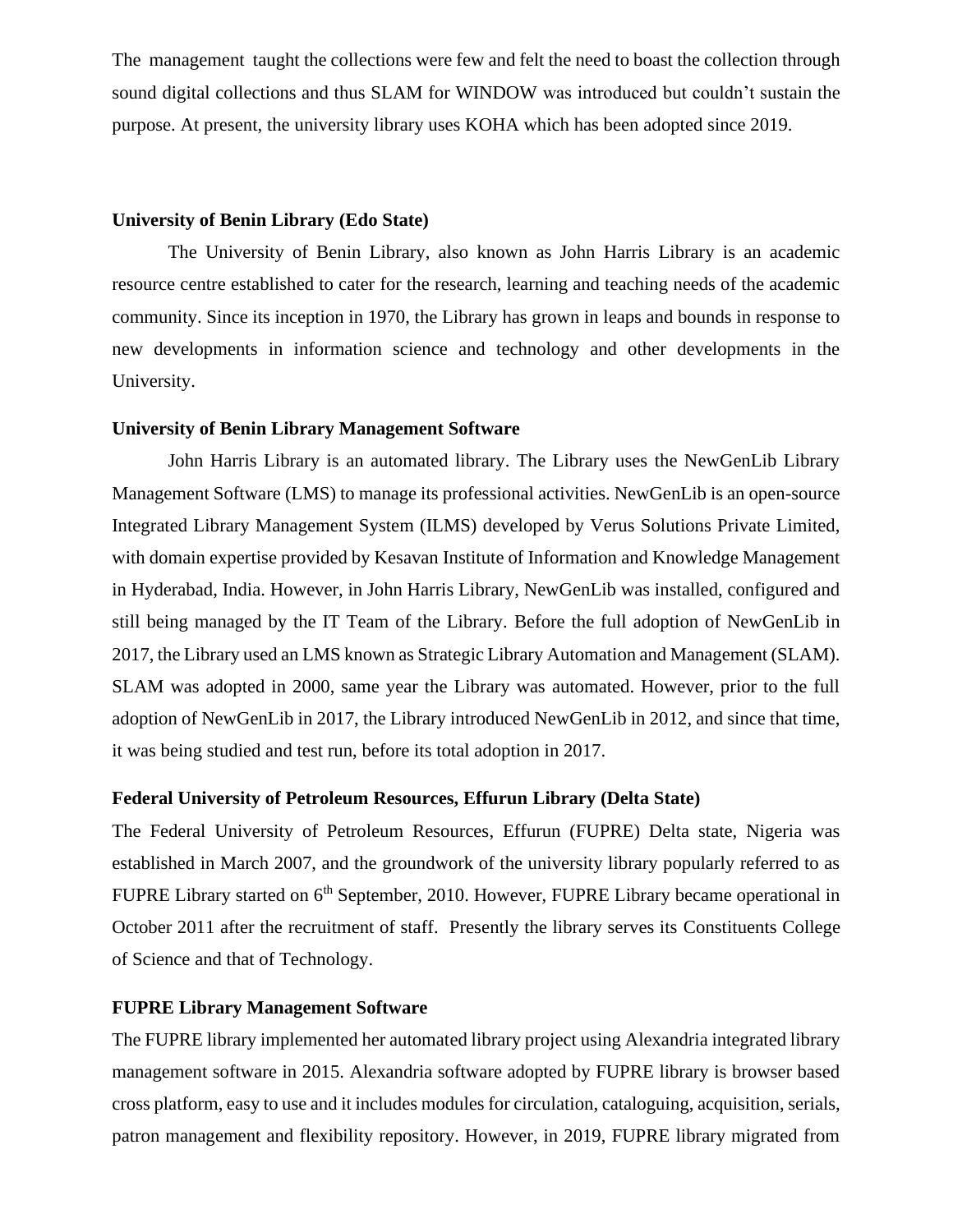Alexandria integrated library software to Koha open sources software. Presently FUPRE library has fully adopted the Koha open source software in her operations.

#### **University of Port Harcourt Library (Rivers State)**

The University of Port Harcourt Library now known as Donald E.U. Ekong Library was established in 1975/76 session, at the time the parent institution, University of Port Harcourt was also established. When the University moved to its temporary site, the Library moved with it and was allocated a space where it finally started normal activities in 1977/1978 session with the opening of the readers' services, technical, and administration units. Readers and technical services, including charging and discharging , reference, acquisition of material among others started immediately. The Library which started with a stock of 3000 volumes and 78 periodicals now has a collection of 130, 000 volumes. It subscribes to over 10 databases which give access to a large collection of peer- reviewed journals. For example, HINARI alone has more than 8,500 peer- reviewed journals and 7,000 e-books. It has a seating capacity of above 2000 and serves as a depository for the United Nations Publications.

#### **University of Port Harcourt Library Management Software**

Donald E.U Ekong Library adopted the use of Koha library management software in performing all her library operations electronically. The basic features of Koha which facilitated its adoption by Donald E.U. Ekong library include an online public access catalogue (OPAC), web-based circulation interface, patrons' records management, online renewals and reservation of item by users, branches relationship, borrower history with comments and tags, customizable search, budgets and pricing information, automatic alert system to return the borrowed materials, serials modules, book bag and virtual shelves, multi-language OPAC support, overdue fines and overdue notices, and effective security measure to protect any unauthorized person from accessing the system.

#### **University of Uyo Library (Akwa Ibom State)**

The University of Uyo operates a multi-library system with library collections across 5 campuses namely, The main campus at use Offot, the town campus at Ikpa Road, the town campus, Annes between Ikot Ekepene and Ikpa road, the University of Uyo teaching hospital at Abak road and the Pre-Degree studies campus at Ediene Abak. The University library services a student population of about 20,000 and a staff population of about 5,000.

#### **University of Uyo Library Management Software**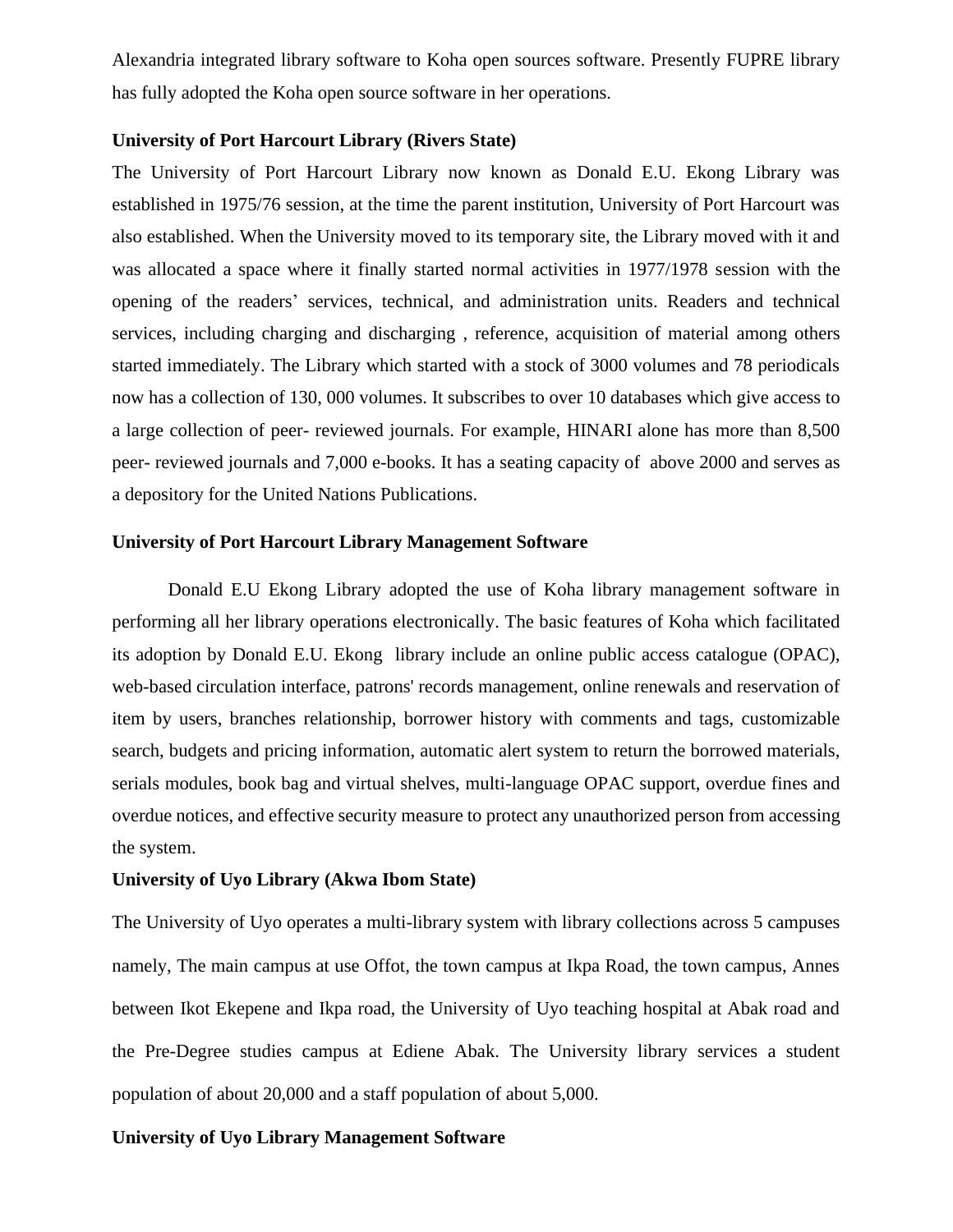The University of Uyo library adopts Koha library management software in her operations and the KOHA enabled OPAC serves as the public interface to the library's collection.

#### **University of Calabar Library (Cross River State)**

The University of Calabar Library was established in October 1973, as a library of the Calabar Campus of the university of Nigeria, Nsukka. Since its inception, it has been shifted from one site to another in search of adequate accommodation. By August 2000, the university of Calabar Library had acquired over 40,000 volumes of books and 11,000 volumes of bound journals. The volumes of books and journals acquired were greatly influenced by the increase in the number of disciplines being taught in the university. As of October 2017, the library holdings stood at 174, 237 volumes of books, 9, 166 bound journals and 17,268 unbound academic journals.

#### **University of Calabar Library Management Software**

The university of Calabar library is planning to adopt Koha library management software in its operations. Although this plan has been on since 2009, the university management is hopeful that the Koha library management software will be fully operational in the library in the year 2020.

#### **Statement of the Problem**

The growth of Library Management software is no doubt more visible in the 21 st Century. Many academic libraries now make use of some of the available library management software to render services to users in the library. A good number of university libraries have over the years changed the library management software they adopted from one particular one to another. e.g. FUPRE library changed from the use of Alexandria.These changes arose from the users' perception of the software and how well it helps in the delivery of service effectively. Also, some library management software possesses rigid user interfaces which makes interaction with them by the users of the library a difficult task, this has made the users of the library perceive such software as not fit to deliver to them the services they expected from the library resulting in user dissatisfaction with the resources of the library. This study therefore seeks to investigate users' perceptions of the use of integrated library software for service delivery in federal university libraries in the Niger Delta.

#### **Objective of the Study**

The general objective of this study is to investigate users' perceptions of the use of integrated library software for service delivery in federal university libraries in the Niger Delta. The specific objectives are to: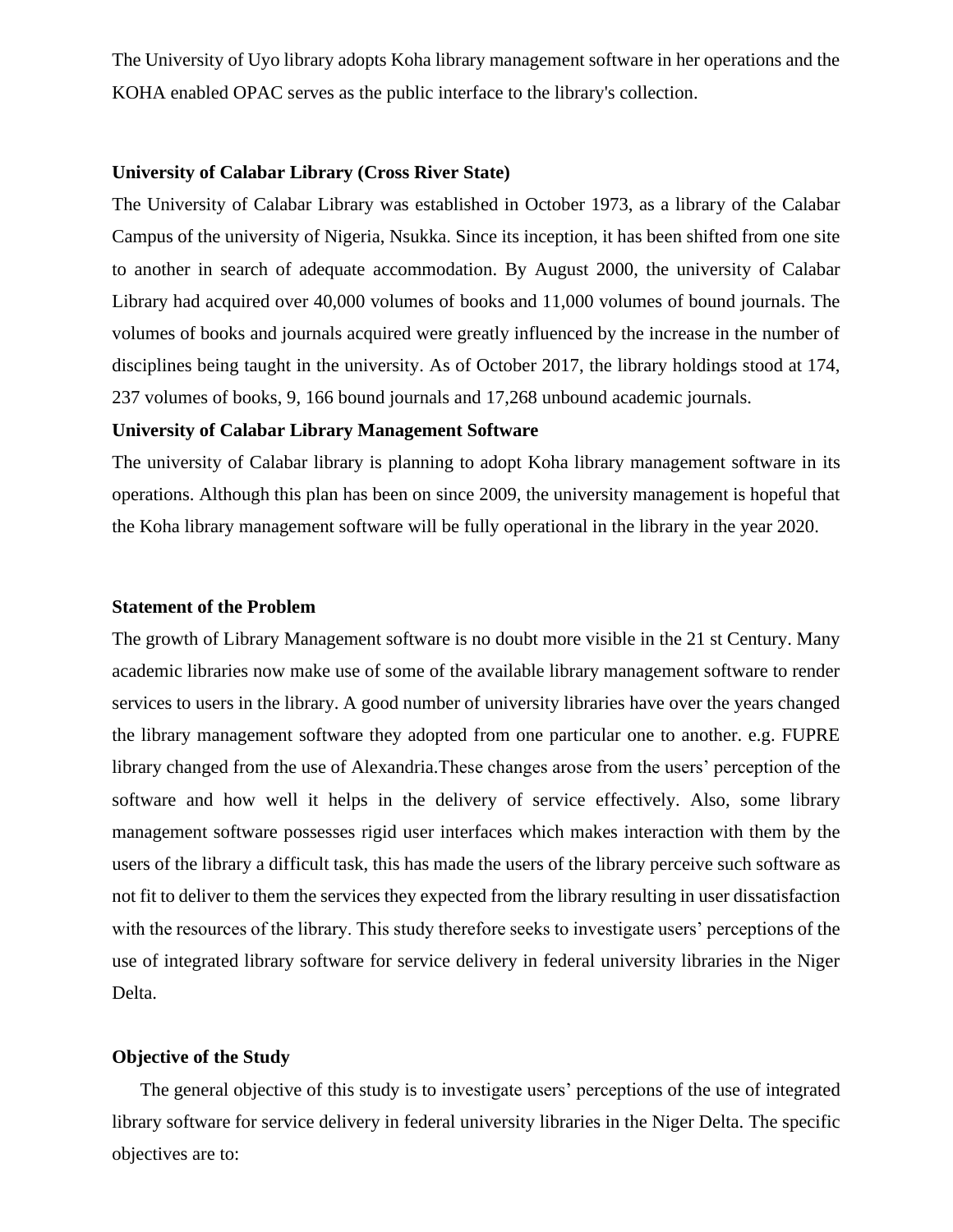- 1. determine the types of integrated library software used in federal university libraries in the Niger Delta;
- 2. determine the services rendered to users with the use of integrated library software by federal university libraries in the Niger Delta;
- 3. determine the ease of use of integrated library software among users in federal university libraries in the Niger Delta;
- 4. determine the benefits derived from the use of integrated library software by users in federal university libraries in the Niger Delta and
- 5. identify the factors affecting the use of integrated library software among users in federal university libraries in the Niger Delta.

#### **Research Questions**

The following research questions have been raised to guide this study:

- 1. What are the types of integrated library software in use by federal university libraries in the Niger Delta?
- 2. What are the services rendered to the users with the use of integrated library services by federal university libraries in the Niger Delta?
- 3. How easily usable is integrated library software to users in federal university libraries in the Niger Delta?
- 4. What are the benefits derived from the use of integrated library software by users in federal university libraries in the Niger Delta?
- 5. What are the factors affecting the use of integrated library software among users in federal university libraries in the Niger Delta?

#### **Literature Review**

#### **Types of Integrated Library Software Used in University Libraries**

Library Management Software is a software package that is used by libraries to perform the housekeeping functions of the library such as storing all the item details like authors name, edition, price, etc. of all the books in a library database. It helps to provide information on any book present in library to the user as well as staff members. Library Management Software keeps track of all the books that are dispensed, returned and added to the library. Overseeing fee collection and fines issued to defaulters of information resources are among other important functions of LMS Software. Overall having a LMS Software is vital for efficient, user-friendly, fast and secure library management - be it a small size school library having limited users and books or a large size public library (Software suggest, 2019). According to Projektlink (2010) and Wikipedia (2012), "Koha is the first open-source integrated library software (ILS) that is mostly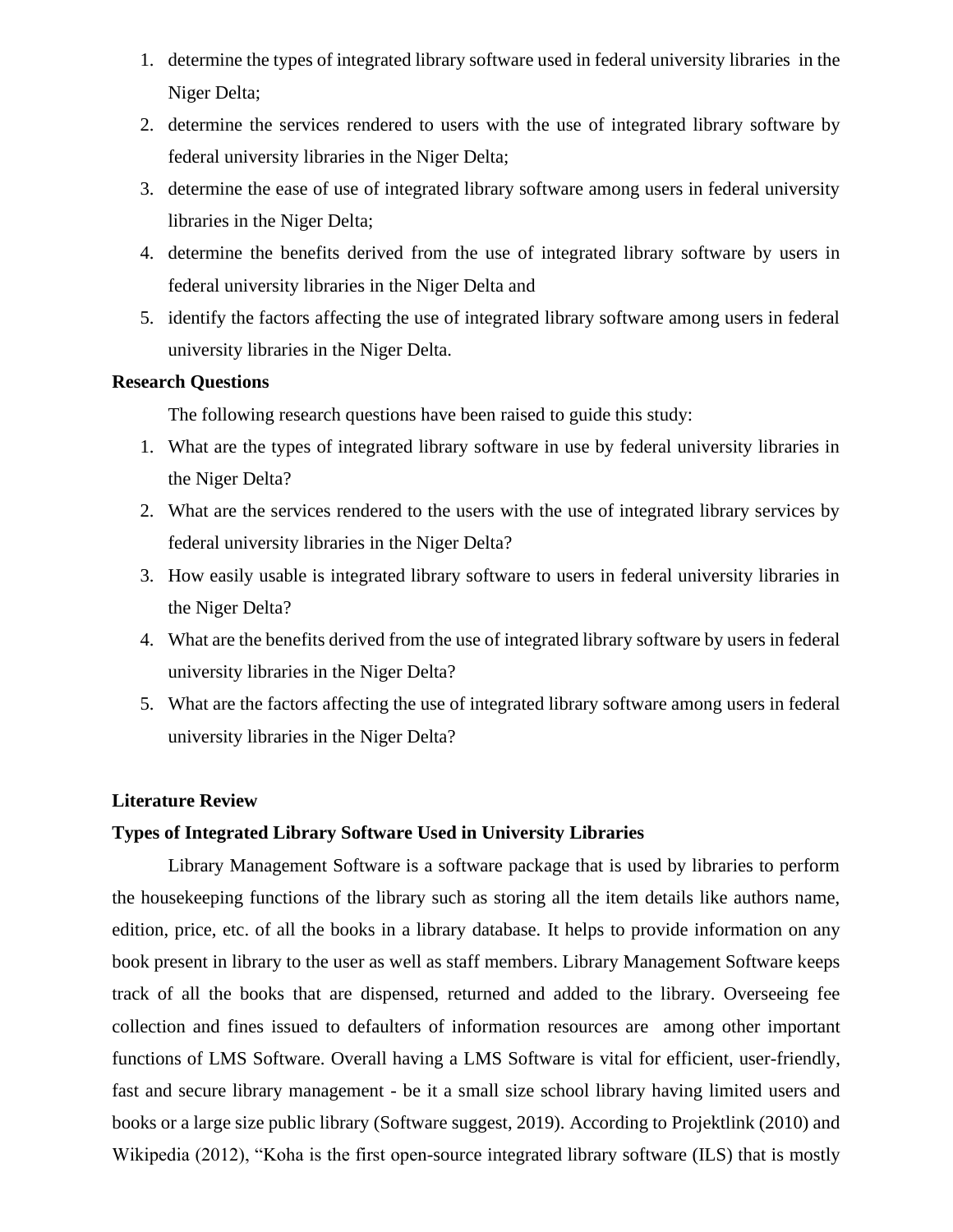used in public, school and special libraries which its development was steered by a growing community of libraries and users team up to achieve their desired goal". Koha sets the standard for open-source integrated library automation systems. Koha is used universally, its development is steered by a growing community of libraries working together to achieve their technology goals. However, Software Suggest (2019) asserted that LMS software comes in various shape and sizes (e.g. small library software, cloud -based library management software etc.), platform-specific (e.g. Windows-only, Linux-only, MAC-only) or supports multiple platforms (covering MAC, Linux, UNIX etc.), publisher-specific (e.g. Microsoft) or multi-vendor, static (i.e. fixed, updated manually by the administrator) or dynamic (automatically updated by the SAM solution vendor), simple recognition (e.g. using just exe data) or complex recognition (e.g. tying together multiple footprints such as executable meta, registry entries, SWID tag data, package manager details or product specific details gathered by running scripts). The Software suggest (2019) however revealed that some commonly used LMS Software in libraries are – SURPASS, Lucidea Integrated Library Systems, Koha ILS, L4U, OPALS, Destiny Library Manager, Handy Library Manager, Insignia Library System, Access-It Library, MODERNLIB, Atriuum, LIBRARIAN and Readerware among others.

In a study conducted by Sharma (2007) on library automation software packages used in academic libraries of Nepal: A comparative study, it was observed that the following software packages are being used in academic institutions in Nepal: CDS/ISIS DOS and Window version; Software for University Library (SOUL) 23; Alice for Windows (AFW); MIDAS LMS; LibInfo; Library Management System (LMS); Library Manager; PhpMyLibrary. In the same vein, Uzomba, Oyebola and Izuchukwu (2015) asserted that there are many diverse kinds of open source library software solutions out there today that could be embraced by the library. Some of the open source software in today's market include Emilda, EspaBiblio, Evergreen, Gnuteca, InfoCID, Jayuya, Koha, NewGenLib. oBiblio, OPALS, OpenAmapthèque, OpenBiblio, PhpMyLibrary, PMB, Senayan etc. The authors however pointed out that of all the open source software available in the market, Koha and Evergreen have gained major extensions in functionality not present in their counterparts. Omopupa, Adedeji and Suluman-Haroon (2019) in their study of adoption and use of Koha Integrated Library System in the University of Ilorin Library pointed out that apart from Koha, other OSS for libraries includes WEBLIS, ABCD Software, GreenStone, Evergreen Software, WinISIS software, NewGenLib, Emilda, PhpMyBibli, Fedora and Avanti. Among all the above-mentioned open software, Koha is the most used and this was evident from the finding of Iroaganachi, Iwu-James and Esse, (2015) which revealed that Koha software has gained recognition over the years especially academic Libraries in Nigeria with the highest software frequently used in South Africa and Nigeria.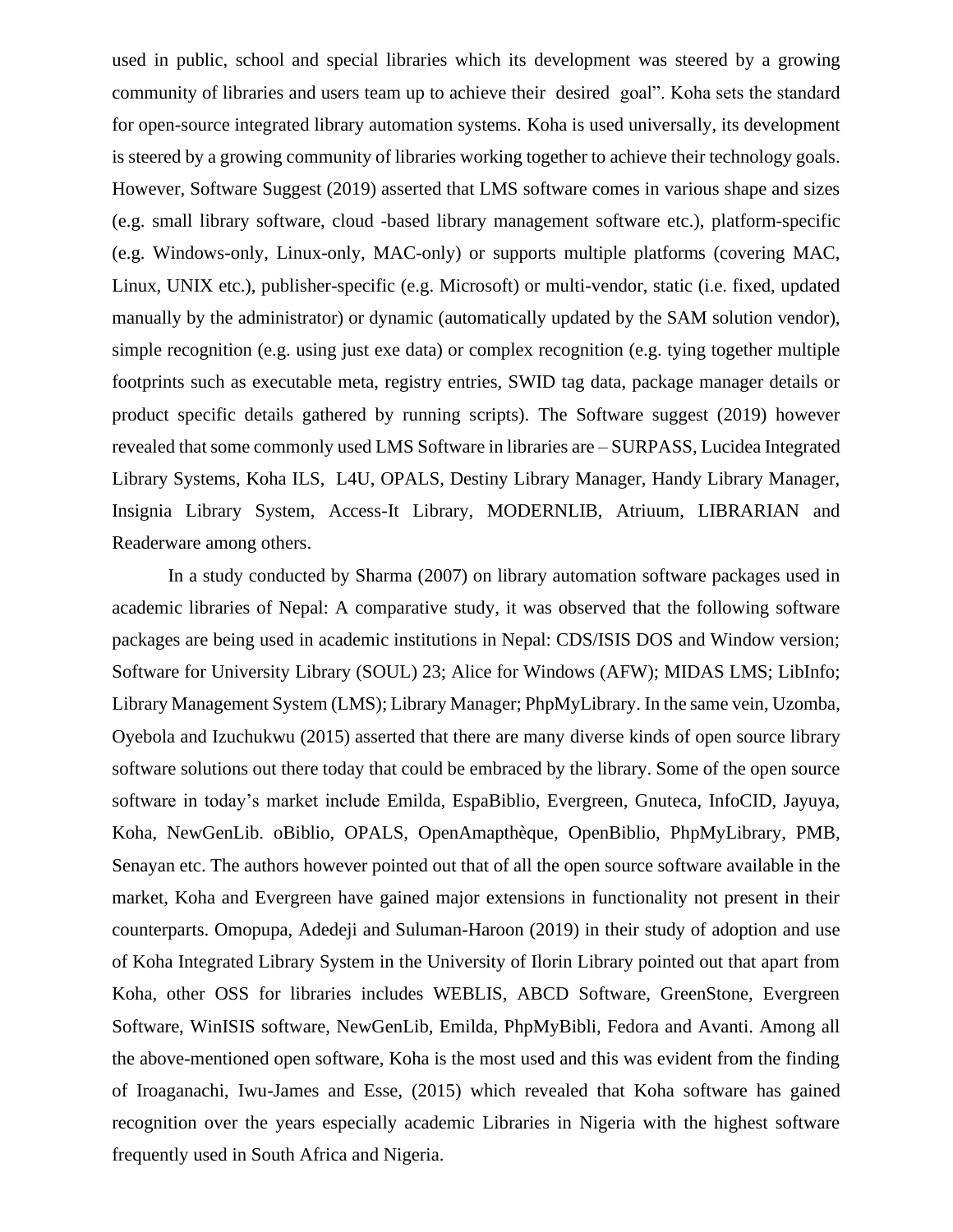#### **Services Rendered to Users in the Library using Library Management Software**

Muller (2011) stated that "integrated library systems (ILS) are multifunction, adaptable software applications that allow libraries to manage, catalog and circulate their materials to patrons". In choosing ILS software, libraries must base their decision not only on the performance and efficiency of the system but also on its fundamental flexibility to readily adapt to the future demands and needs of their patrons. Breeding (2012) posited that the Integrated Library System, or ILS, provides computerization for all aspects of the library operation. These products are generally organized into modules that address specific functional areas". Standard modules include cataloging for creating bibliographic records that represent works in the library's collection, circulation that automates tasks related to loaning items to patrons, serials control for managing periodicals and serials, acquisitions to handle the procurement process for new items added to the collection, and the online public access catalog to allow library users to search or browse through the library's collection (Uzomba, Oyebola & Izuchukwu, 2015). Omeluzor, et al (2012) opined that "integrated library management software is designed to boost all library services as expected by the library patrons". A good and reliable ILS upsurges management, control and easy access to information resources that are physical in a library and outside, for example, books, CD ROM, ejournal, e-books, e-databases and repositories among others. It also helps to lessen time wastage in the delivery of services to library users.

Hussaini, Vashistha, Jimoh and Jimah (2017) pointed out that the usage of software management software/databases cannot be applied in all the sections of the library, in view of this, the authors asserted that some of the sections in the library where software/databases can be applied and be used to render services to users in the library are acquisition, Online Public Access Catalogue (OPAC), Circulation, Serial Control, Digital Library and Administration. The circulation services of the library are now being discharged with the use of integrated library software. such services include online charging and discharging of information resources, online registration of clienteles and other services. Online Public Access Catalogue service as explained by Hussaini, Vashistha, Jimoh and Jimah (2017) allows users to locate already processed information resources in the library by directing the staff and user to the appropriate location where the information resources can be found in the library. This is done by entering in the following search terms like title, author, class mark or call number among others.The mainstream of the libraries is now using OPAC system for providing automated library services. The authors further explained that Cataloguing service is done using the integrated library software according to the standardized code of cataloguing using the Machine Readable Catalogue (MARC) format imputed into the OPAC of various libraries which is usually done from online catalogue of the Library of Congress and that of other participating libraries. For example in Ahmadu Bello University, Zaria,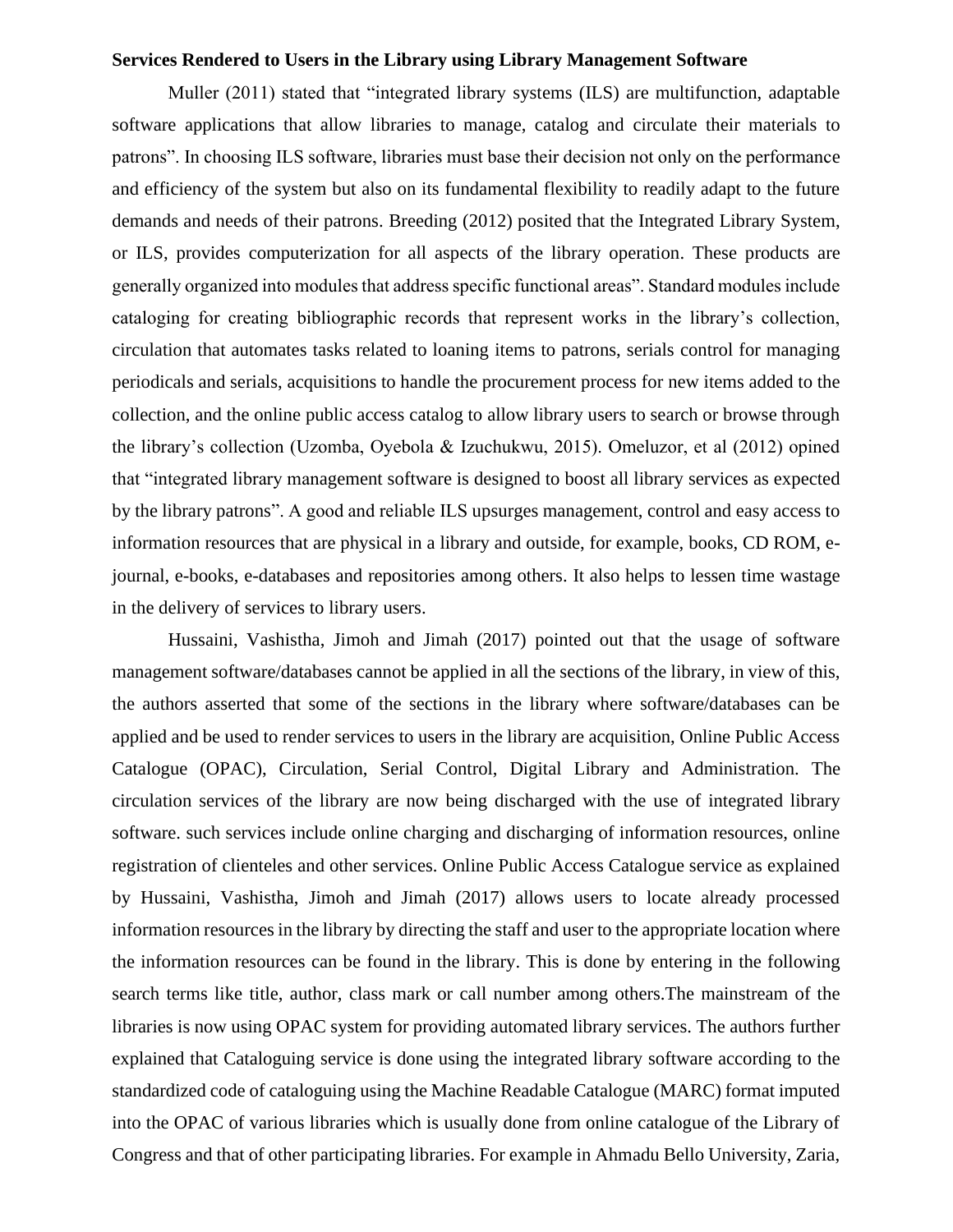after excision, each item is copied in the OPAC carrying each bibliographical details of the information resources, then a barcode is finally allocated and then click on save where it can be accessed universally by participating libraries. Classification service is done by assigning class mark or call numbers using a standardized scheme of classification assigned to every information resources. Library of Congress has that feature particularly when one is using VTLS, by using the search term like title, author, ISBN etc, full information of the information resources would be displayed, and one extract the relevant call number to the title of the book. Also, in a study of the application of information and communication technologies (ICTs) to library operations and routines in selected Nigerian Federal University Libraries by Whong and Zakari(2014), the study found among others that ICT facilities are frequently applied in cataloguing and classification of information resources with a score of 250 (74%).Also, in a study by Abbas (2014), it was found that all the modules are partially implemented in ABU, Zaria while only cataloguing modules have been completed at University of Ibadan Library

#### **Benefits of the use of Integrated Library Software by Library Users**

The importance of integrated systems in library activities such as cataloguing, circulation, acquisition and serials management, etc is no longer arguable as libraries all over the world have realized the need to shift from their analog practices into integrated systems operations. Consequently, academic libraries in Nigeria are changing from their isolated practice into integrated systems through the advent of computers (Uzomba, Oyebola & Izuchukwu, 2015). Open sources software such as KOHA according to Boss (2008) is free software that includes the source code used to create it so that users can modify it to make it work better for them. It also includes the right of redistribution; therefore, there may be both open source and proprietary products that are based on open source software. Conversely, a closed, proprietary system limits the ways the library can access the underlying data (Breeding, 2009). Boss (2008) however stated that the perceived advantages of open source software are: ability to tailor to fit local needs; no restriction on the use and perceived low cost. Sowards (2019) opined that commonly used ILS systems are separated into operating modules that allow for the precise monitoring of serials, catalogs, acquisitions, and how these materials circulate. The primary objective of using an ILS is to achieve flexibility and to save time in the process of accessing information materials. The author further expressed that the major advantages of using an ILS system to manage libraries include: it encourages ease of use of library resources, allows highly-secured cloud data management, allows mobile access, and enhances reporting and monitoring among others.

In the same vein, Sriram (2019) asserted that some of the advantages of utilizing ILS in the library include: simple and easy to use, increased library engagement, efficient cloud data management, highly secure, scalable and reliable, mobile accessibility, dynamic reports, error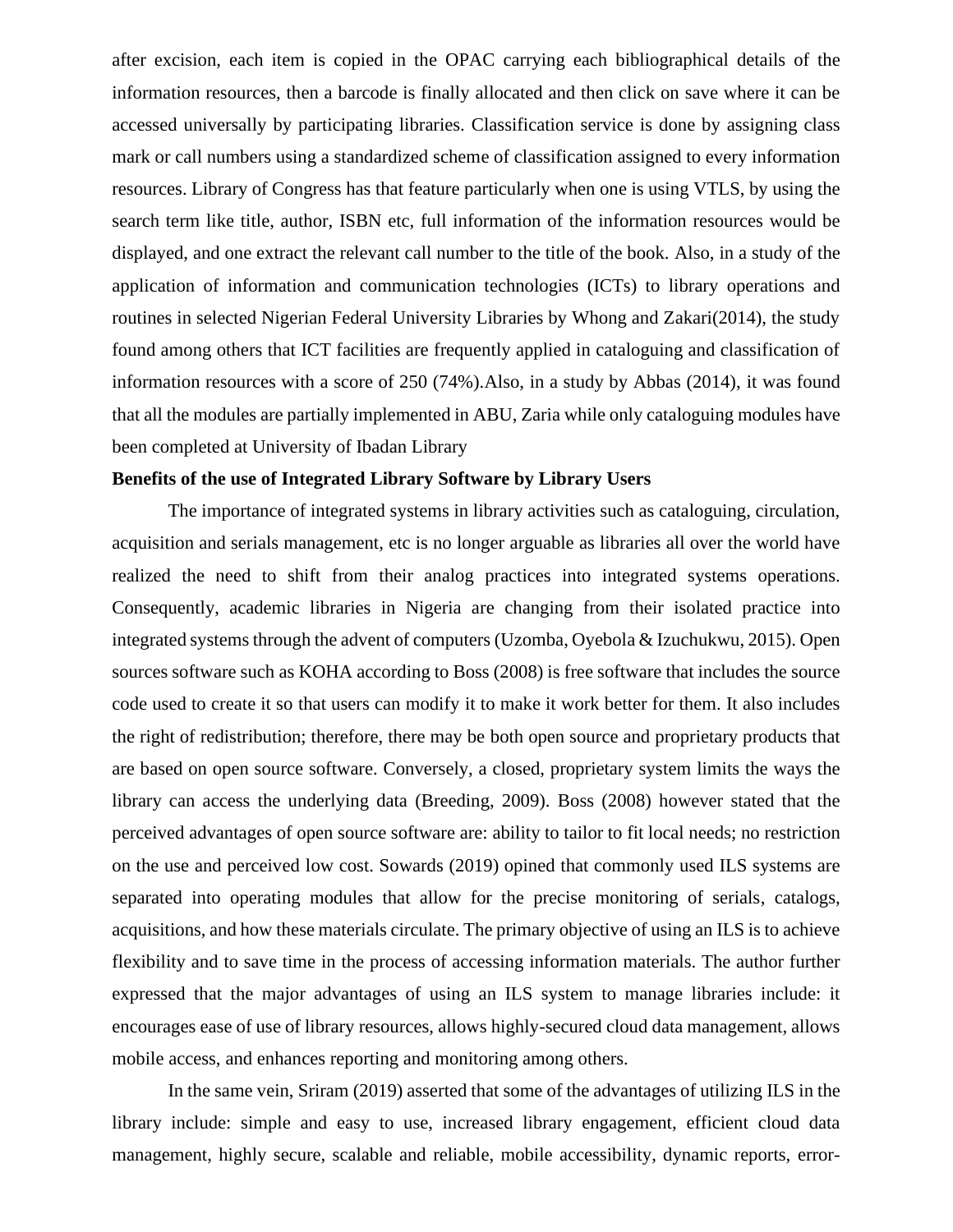free, innovation and cost-effective among others. With the increasing advancement of cutting-edge technologies, like tabs and mobiles, the Library Management Software has become very simple and easy to use. The Library Management Software permits librarians to manage all the activities and work related to the library on one platform. The web based Library Management System is essential in this present time for service delivery to students, faculty,external researchers and staff. All the details of a particular book such as the authors name, edition, etc, can be managed with the application of library management software thereby making the job of librarians less stressful. According to our campus (2019), some of the advantages of the use of library management system that should be known to educational institutions and their libraries include: Record maintenance; Web-Based solution; Saves time and cost; Secure and reliable; Increases efficiency and they are simple and easy to use.

Adebesin (2015) also asserted that the importance of library management software in library operation include: Improved patron services through greater access to accurate information; Increased productivity and job satisfaction among staff members as it eradicates repetition of effort; cheaper and safer means of saving and keeping of information; Easier access to information like management reports and stock etc. as well as accurate and faster results from statistical analyses; Reduces errors and eliminating repetitive manual processing; Greater accountability and transparency in operations; Improved efficiency and effectiveness in administration and management as it has unprecedented access to real- time information and more reliable security for sensitive and confidential information. Library management software facilitates library administrators to keep an eye on the library department's all functions. Also, it enables librarians and users to save time on daunting tasks and enhances efficiency. By using library management software, academic library management would be able to follow the work outline and fineness of different librarians' capabilities. Additionally, they get an opportunity to know how wellmaintained the record of issued books and collections (MyEdu, 2019).

Datir (2018) asserted that the best way to take the library to a higher level of service delivery is to go digital through the adoption and use of library management software which will avail the students the opportunity to use a Smartphone app such as M-OPAC which can easily access the library's database stored in the library management software. This makes the library more effective in their service delivery to their user community. Datire further stated that there are a few top reasons why a library must adopt a library management system. These reasons according to him are: library management system/software helps the librarians and library management to manage the library constructively; Reduces the operating cost of the library; Saves the time of the librarians, other staff and students alike; Turn the library into a recognized 21st Century/smart library.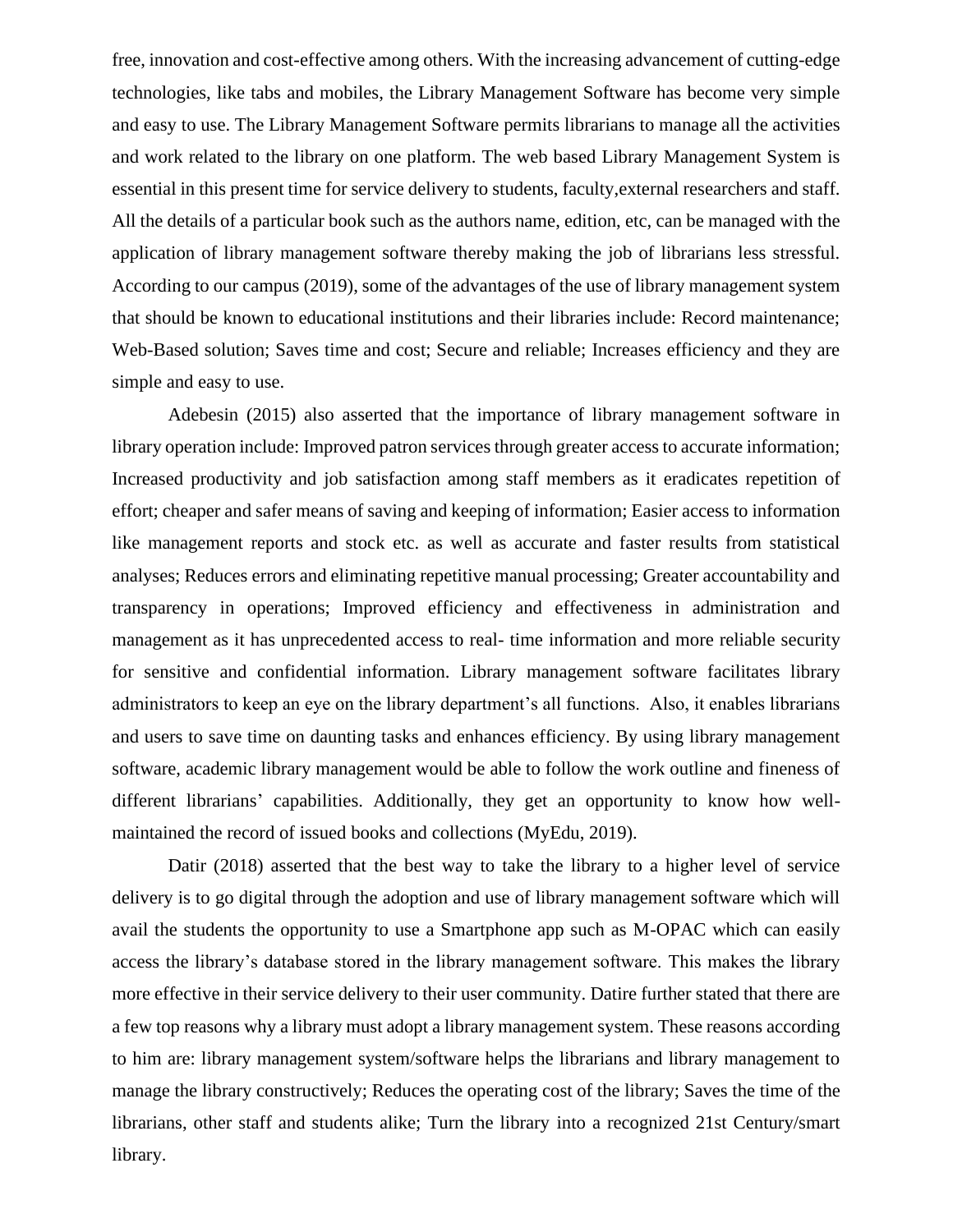#### **Factors Affecting the Use of Integrated Library Software**

As libraries make decisions about what software to use when automating their operations, decision-makers to have a solid grasp of the available options to avoid difficulties when using the software to render services to users. In choosing ILS software, libraries must base their decision not only on the effectiveness of the system, but also on its elasticity to adapt to the future needs of their patrons. Uzomba, Oyebola and Izuchukwu (2015) asserted that experience has revealed that many libraries in Nigeria run into one difficult or the other due to the wrong choice of library software. i.e. a wrong choice in the adoption process of library software can affect it usage hence making the efforts put into the project becomes an effort in futility. Consequently, Uzomba, Oyebola and Izuchukwu (2015) reiterated that though open source software are considered to be best option for libraries, available literature has shown that some issues that are related to its adoption and usage. Some of these problems according to the authors are highlighted below: lack of support; poor technical knowledge from the staff; lack of quality documentation; poor funding; poor power supply and data migration. Other challenges to the use of open source software as identified by the authors are: cost of procurement of the hardware/software, lack of consortium, dearth of training and re-training of staff, crashing problem, maintenance cost, etcetera.

To complement the aforementioned, inadequate provision of funds for university libraries and lack of maintenance support for the software were rated as the greatest problems associated with software use in libraries in Nigeria (Imo and Igbo, 2011). Also, Kari and Baro (2014) found that the nonexistence of skilled manpower, inadequate funding, inadequate system (computers) and erratic power supply are the major problems university libraries users in Nigeria bump into while using library software. In the same vein, Adeyinka, Neemah, Olaniyi, Ajala and Adebisi (2017) carried out a study on assessment of the use of Koha library software in four selected university libraries in Nigeria and found that power failure, poor management and inadequate inhouse experts, poor internet facility, software problems are the major challenges facing the use of library software in academic libraries in Nigeria. Tella and Oladeji (2017) conducted an empirical investigation on the impact of Koha on library services in selected academic libraries in Nigeria and found that some of the challenges with the use of Koha library software includes issues relating to the maintenance cost of Koha which was found to be pretty low and there is seeming there is poor human expertise in handling the software in Universities. The study also found that there are negligible software related problems including installation of the software.

#### **Research Methodology**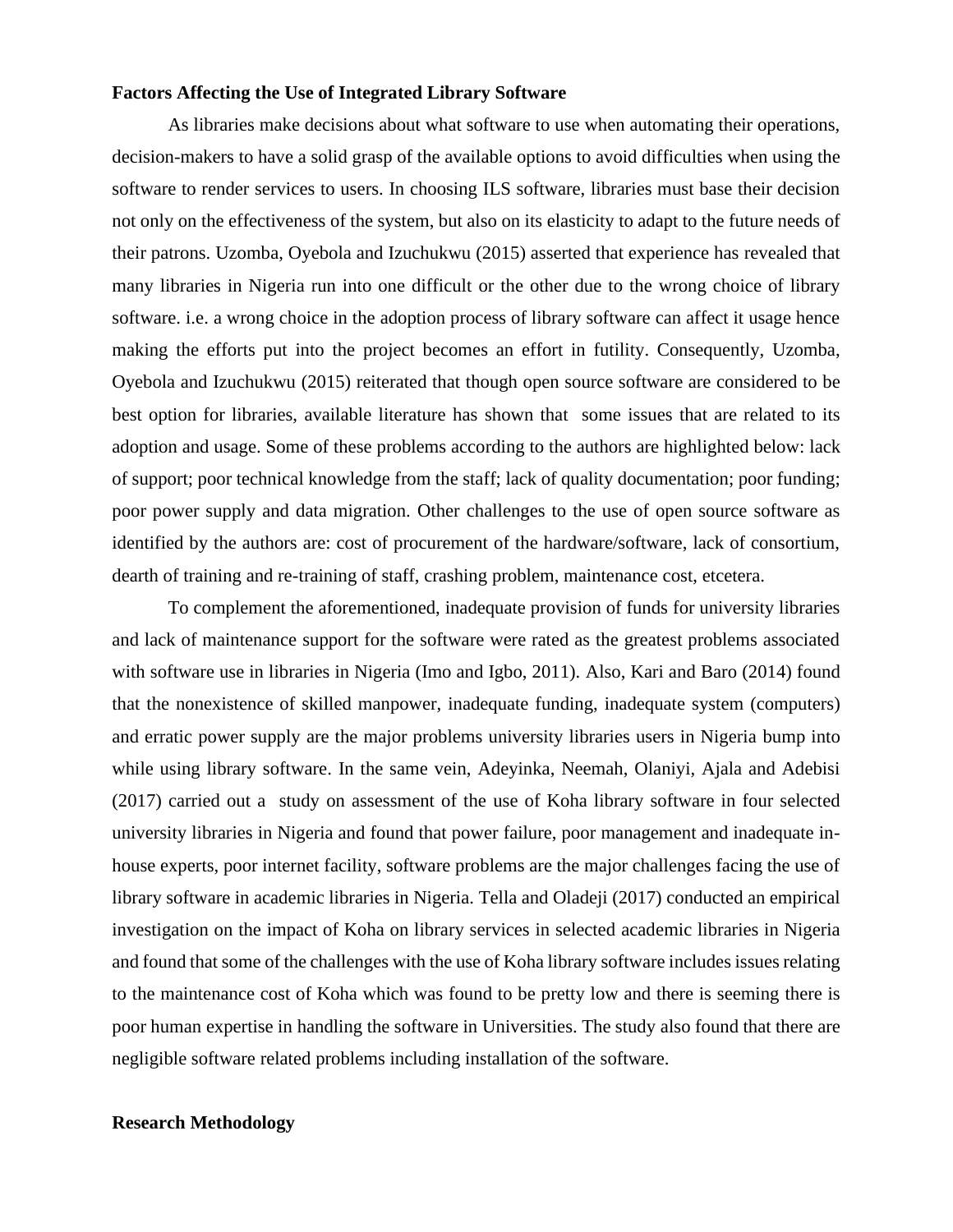A descriptive survey research design was adopted for this study. The target population for this study comprises 600 (six hundred) registered undergraduate library users of the six federal universities in the Niger Delta. The entire population of the study was sampled using the total enumeration sampling technique because of the small and manageable size of the population. The instrument used for data collection was a structured questionnaire that was distributed to the respondents face to face at their various offices across all the university libraries in Niger Delta, Nigeria. The items were tested for significance at the 0.05 level of significance. The Cronbach alpha analysis showed the case processing summary reliability statistics; the computed values are: use perception on the use of Integrated library software scale has alpha .70,  $p = 0.05$  level of significance and service delivery scale had alpha .72,  $p = 0.05$  level of significance. A total of 600 copies of the questionnaire were distributed to the respondent and a total of 489 was duly completed and found usable, therefore it was 83% response rate. The data collected for this study were analyzed using mean and standard deviation, simple percentage and frequency counts.

#### **Results**

This section covers the results of the study.Table 1 reveals institutions of respondents. A total of 489 registered undergraduate library users from six federal universities in the Niger Delta responded to the questionnaire.As indicated university of Uyo, Akwa Ibom has the highest rate of respondents -90(18.40%) followed by Federal University Otuoke, Bayelsa State -88(17.99%).

|                | Name of Institutions             | <b>State</b> | Ownership | Number      | Number    | Percentage |
|----------------|----------------------------------|--------------|-----------|-------------|-----------|------------|
|                |                                  |              |           | of students | Response  |            |
|                |                                  |              |           | sampled     | Retrieved |            |
| $\mathbf{1}$   | University of Uyo, Akwa Ibom     | Akwa         | Federal   | 100         | 90        | 18.40      |
|                | State.                           | Ibom         |           |             |           |            |
| $\overline{2}$ | Federal University Otuoke,       | Bayelsa      | Federal   | 100         | 88        | 17.99      |
|                | Bayelsa State.                   |              |           |             |           |            |
| 3              | University of                    | Cross        | Federal   | 100         | 70        | 14.31      |
|                | Calabar, Cross River state.      | River        |           |             |           |            |
| $\overline{4}$ | Federal university of Petroleum  | Delta        | Federal   | 100         | 72        | 14.72      |
|                | Resources, Effurun, Delta State  |              |           |             |           |            |
| 5              | University of Benin, Benin City, | Edo          | Federal   | 100         | 87        | 17.79      |
|                | Edo State.                       |              |           |             |           |            |
| 6.             | University of Port-Harcourt,     | Rivers       | Federal   | 100         | 82        | 16.76      |
|                | Rivers State.                    |              |           |             |           |            |
| Total          |                                  |              |           | 600         | 489       | 100        |

Table I: **Name of Institutions of Respondents**

#### **Table 2: Gender of respondents**

| S/N | <b>Gender of respondents</b> | Frequency | Percentage |
|-----|------------------------------|-----------|------------|
|     | <b>Female</b>                |           | 43.5c      |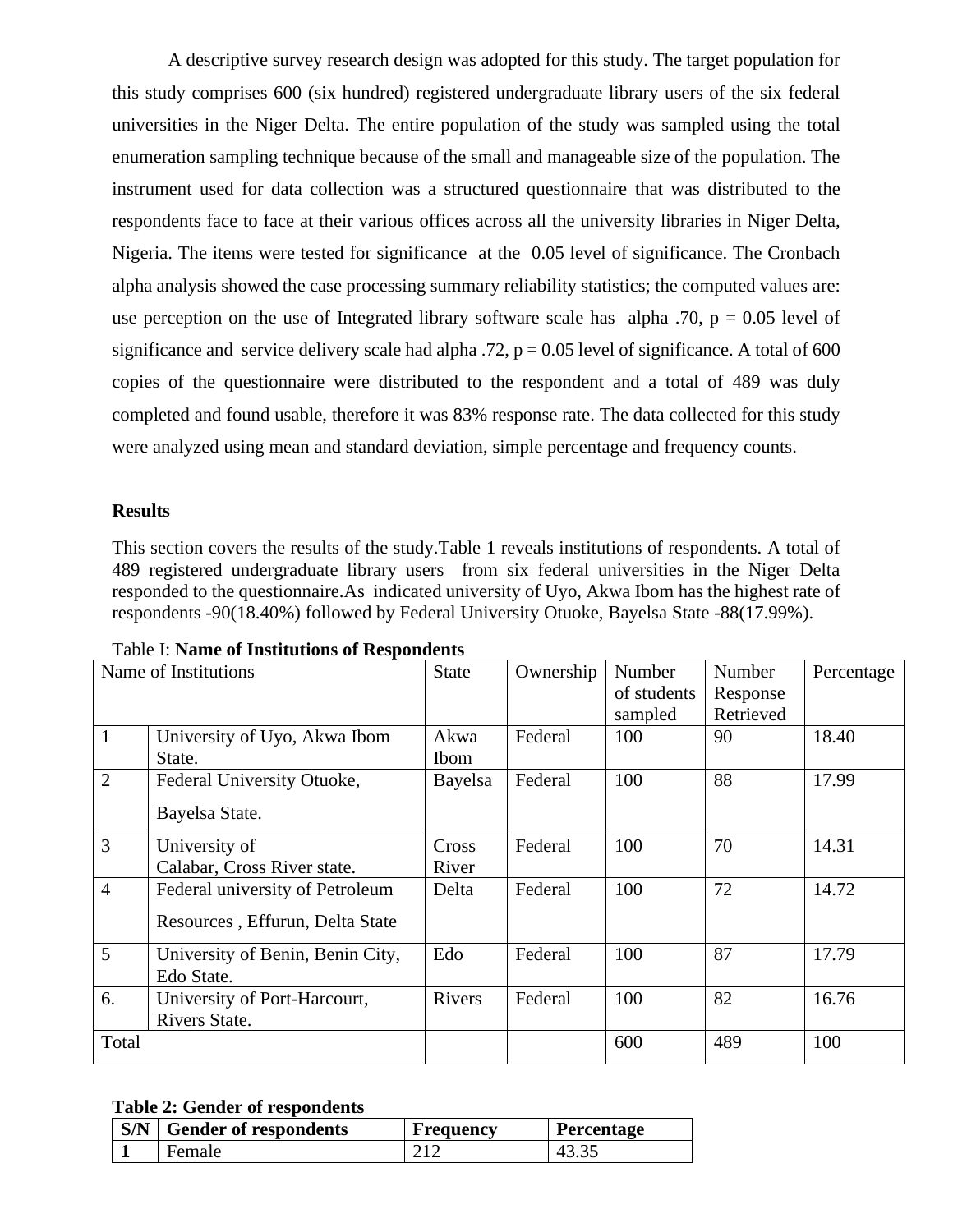| $\rightarrow$ | Male | $\sqrt{2}$   | $\sim$<br>$\sim$ 1<br>56.64 |
|---------------|------|--------------|-----------------------------|
| <b>Total</b>  |      | 4 Q C<br>τ∪∠ | 100                         |

Table 2 shows gender of respondents. The highest response rate 277(56.64%) are male followed by 212(43.35%) who are female and it could deduce that the Federal Universities in Niger Delta are dominated by male in Nigeria.

| Age                | of | <b>Frequency</b> | Percentage |
|--------------------|----|------------------|------------|
| <b>Respondents</b> |    |                  |            |
| 18-20years         |    | 90               | 18.40      |
| $21-23$ years      |    | 110              | 22.49      |
| $24-26$ years      |    | 180              | 36.80      |
| 27and above        |    | 109              | 22.29      |
| Total              |    | 489              | 100        |

| <b>Table 3: Age of Respondents</b> |  |  |  |
|------------------------------------|--|--|--|
|                                    |  |  |  |

Table 3, reveals the age of respondents. Ages 24-26 had the highest response rate -180(36.80%) followed by ages 21-23(22.49%).It could be deduced that from 24-26 years are dominated in the university system.

| Level of study | <b>Frequency</b> | Percentage |
|----------------|------------------|------------|
| 100            | 50               | 10.22      |
| 200            | 69               | 14.11      |
| 300            | 80               | 16.35      |
| 400            | 70               | 14.31      |
| 500            | 120              | 24.53      |
| 600            | 100              | 20.44      |
| Total          | 489              | 100        |

Table 4, reveals that students in 500 and 600 levels are majority of the respondents that participated in this exercise. It could be deduced that are mostly interested in research and their quest for recent information in the area of specialization is paramount to them.

| Table 5:Types of integrated library Software used in federal University libraries |  |  |
|-----------------------------------------------------------------------------------|--|--|
|-----------------------------------------------------------------------------------|--|--|

| Types of integrated   | <b>Frequency</b> |
|-----------------------|------------------|
| library software      |                  |
| Alexandria<br>library |                  |
| software              |                  |
| Koha                  | 402              |
| Greenstone            |                  |
| Alice for windows     |                  |
| <b>Glass</b>          |                  |
| <b>TINLIB</b>         |                  |
| $X-LIB$               |                  |
| <b>CD ISIS</b>        |                  |
| Evergreen             |                  |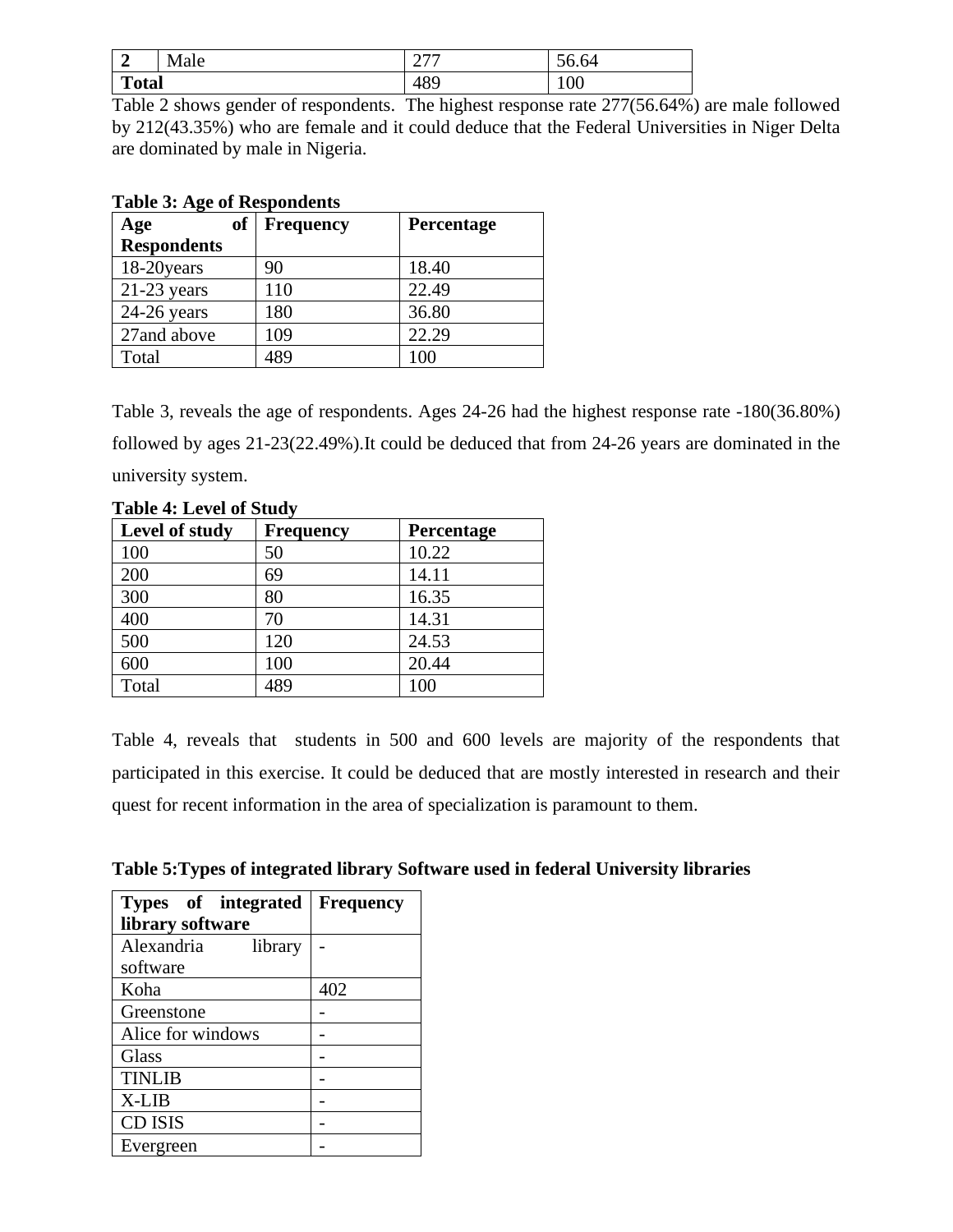| <b>LIBSYS</b>        |         |    |
|----------------------|---------|----|
| <b>SLAM</b>          |         | 87 |
| <b>D</b> space       |         |    |
| Liberty 3            |         |    |
| Docuware             |         |    |
| <b>Virtual E-LIB</b> |         |    |
| Insignia             | Library |    |
| System               |         |    |
| <b>MODERLIB</b>      |         |    |
|                      |         |    |

Table 5, shows that Koha integrated software (402) had the highest response rate it could be deduced that the Koha ILS is flexible and can accommodate many features unlike other software. This is in accordance with Projektlink (2010) and Wikipedia (2012), who claimed "Koha is the first open-source integrated library software (ILS) in use worldwide by public, higher institutions, school and special libraries which its development was steered by a growing community of libraries and users collaborating to achieve their technological goal".

| Services Rendered<br>in           | <b>Options</b>  |                 |                 |                 |
|-----------------------------------|-----------------|-----------------|-----------------|-----------------|
| <b>University Libraries using</b> | Agree           | $\%$            | Disagree        | $\%$            |
| <b>Integrated</b><br>Library      |                 |                 |                 |                 |
| <b>Software</b>                   |                 |                 |                 |                 |
| <b>User Registration</b>          | 489             | 100             | 00 <sup>0</sup> | $00\,$          |
| Changing and Discharging          | 489             | 100             | 00 <sup>0</sup> | $00\,$          |
| of library Materials(Loan         |                 |                 |                 |                 |
| Service)                          |                 |                 |                 |                 |
| Interlibrary Loan                 | 00 <sup>2</sup> | 00 <sup>1</sup> | 489             | 100             |
| Referral Service                  | 489             | 100             | 00 <sup>1</sup> | $00\,$          |
| E-reference Service               | 489             | 100             | 00 <sup>1</sup> | $00\,$          |
| Selective Dissemination of        | $00\,$          | 0 <sup>0</sup>  | 489             | 100             |
| Information (SDI)                 |                 |                 |                 |                 |
| <b>Internet Service</b>           | 489             | 100             | 00              | $00\,$          |
| <b>Electronic Library Service</b> | 489             | 100             | $00\,$          | $00\,$          |
| <b>OPAC</b>                       | 489             | 100             | 00 <sup>0</sup> | 00 <sup>2</sup> |
| <b>Book Reservation Service</b>   | 489             | 100             | 00              | 00              |

**Table 6 : Services Rendered to Users with the use of Integrated Library Software by University Libraries**

Table 6 shows that majority of the respondents agreed that they used ILS to render the following services ; user registration, charging and discharging of library materials, referral service,ereference service,internet service,electronic library service, OPAC and book reservation. This is in an accordance with Muller (2011) who asserted that "integrated library systems (ILS) are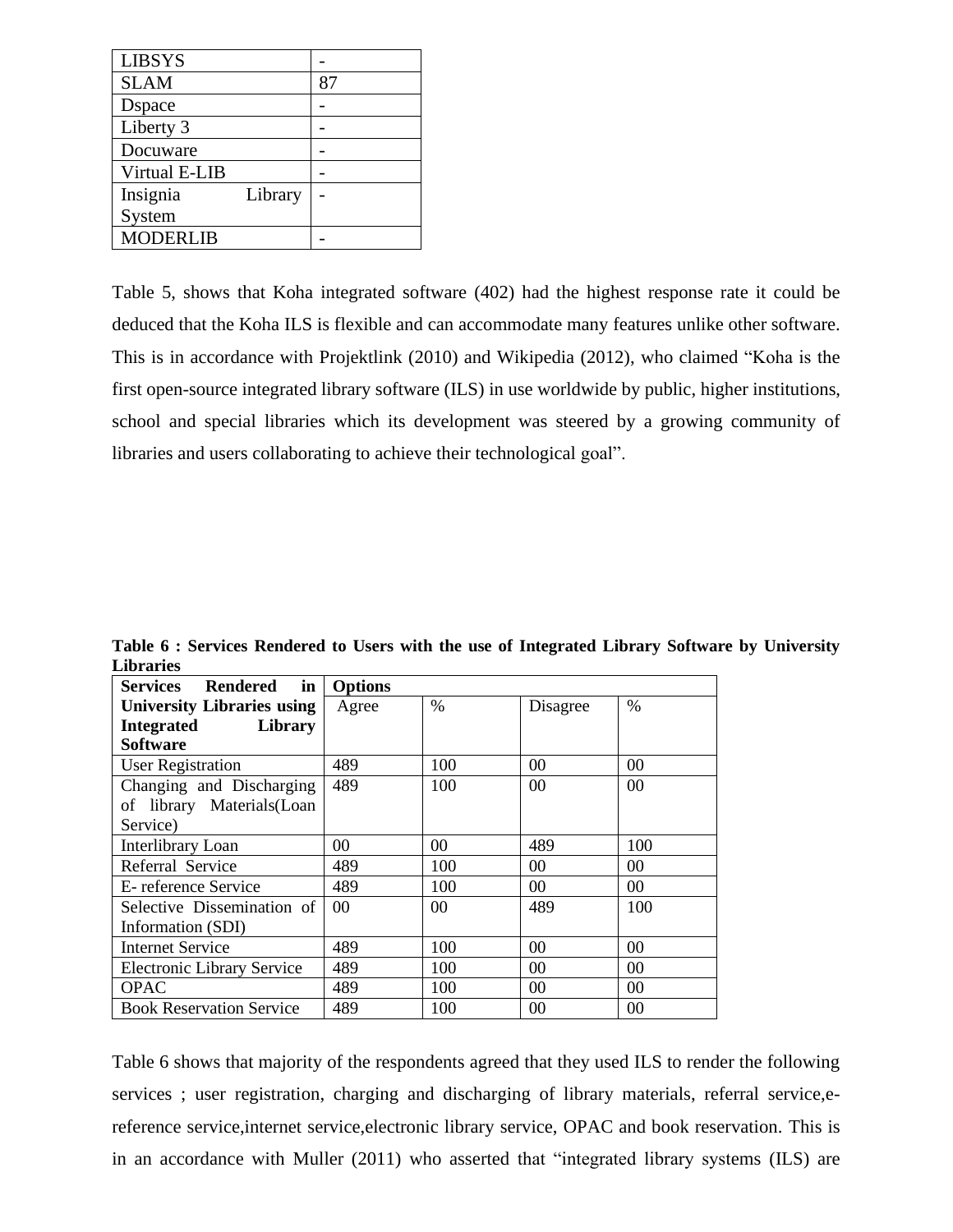multifunction, adaptable software applications that allow libraries to manage, catalog and circulate their materials to patrons".

| Ease of Use of Integrated              | <b>Options</b> |      |          |               |
|----------------------------------------|----------------|------|----------|---------------|
| <b>Library Software to Users</b>       | Agree          | $\%$ | Disagree | $\frac{0}{0}$ |
| <b>Federal</b> University<br>in        |                |      |          |               |
| <b>Libraries</b>                       |                |      |          |               |
| university library<br>Your             | 489            | 100  | 00       | 00            |
| software user interface is             |                |      |          |               |
| easy to relate with                    |                |      |          |               |
| Accessing the<br>account               | 489            | 100  | 00       | 00            |
| created for me using the               |                |      |          |               |
| software<br>library<br>is              |                |      |          |               |
| straightforward                        |                |      |          |               |
|                                        | 489            | 100  | $00\,$   | 00            |
| I can independently interact           |                |      |          |               |
| well with my university                |                |      |          |               |
| library<br>software<br>and its         |                |      |          |               |
| OPAC user interface                    |                |      |          |               |
| I can easily search the                | 489            | 100  | $00\,$   | 00            |
| library on my own                      |                |      |          |               |
| I can easily query the library         | 489            | 100  | 00       | 00            |
| software in my university              |                |      |          |               |
| using the keyboard                     |                |      |          |               |
| $\mathbf{I}$<br>Boolean(<br>can<br>use | 00             | 00   | 489      | 100           |
| OR, NOT, AND)<br>search                |                |      |          |               |
| strategy to get information            |                |      |          |               |
| from software                          |                |      |          |               |
| I Can Use Truncation (*)               | 00             | 00   | 489      | 100           |
| search<br>strategy<br>get<br>to        |                |      |          |               |
| information from<br>library            |                |      |          |               |
| software                               |                |      |          |               |
| $\mathbf{I}$<br>lost<br>recover<br>can | 489            | 100  | 00       | 00            |
| information during queries             |                |      |          |               |
| while interacting with my              |                |      |          |               |
| university library software            |                |      |          |               |
| I can retrieve information             | 489            | 100  | $00\,$   | 00            |
| from the library software              |                |      |          |               |
| without the help<br>of<br><sub>a</sub> |                |      |          |               |
| librarian                              |                |      |          |               |
| I can confidently retrieve             | 489            | 100  | 00       | $00\,$        |
| from<br>documents<br>the               |                |      |          |               |
| software when needed                   |                |      |          |               |
| I can use the software to              | 00             | 00   | 489      | 100           |
| locate the shelf number of             |                |      |          |               |
| books and journals                     |                |      |          |               |
| I can use the software to              | 00             | 00   | 489      | 100           |
|                                        |                |      |          |               |
| know<br>the<br>status<br>οf<br>a       |                |      |          |               |
| book/journal ,i.e whether              |                |      |          |               |
| they are in the library or out         |                |      |          |               |
| on loan.                               |                |      |          |               |

**Table 7 :Ease of Use of Integrated Library Software to Users in Federal University Libraries**

Table 7 reveals that majority of the respondents agreed that ILS is easier for user interface, accessing the personal account is straightforward,users can independently interact well with ILS and its OPAC user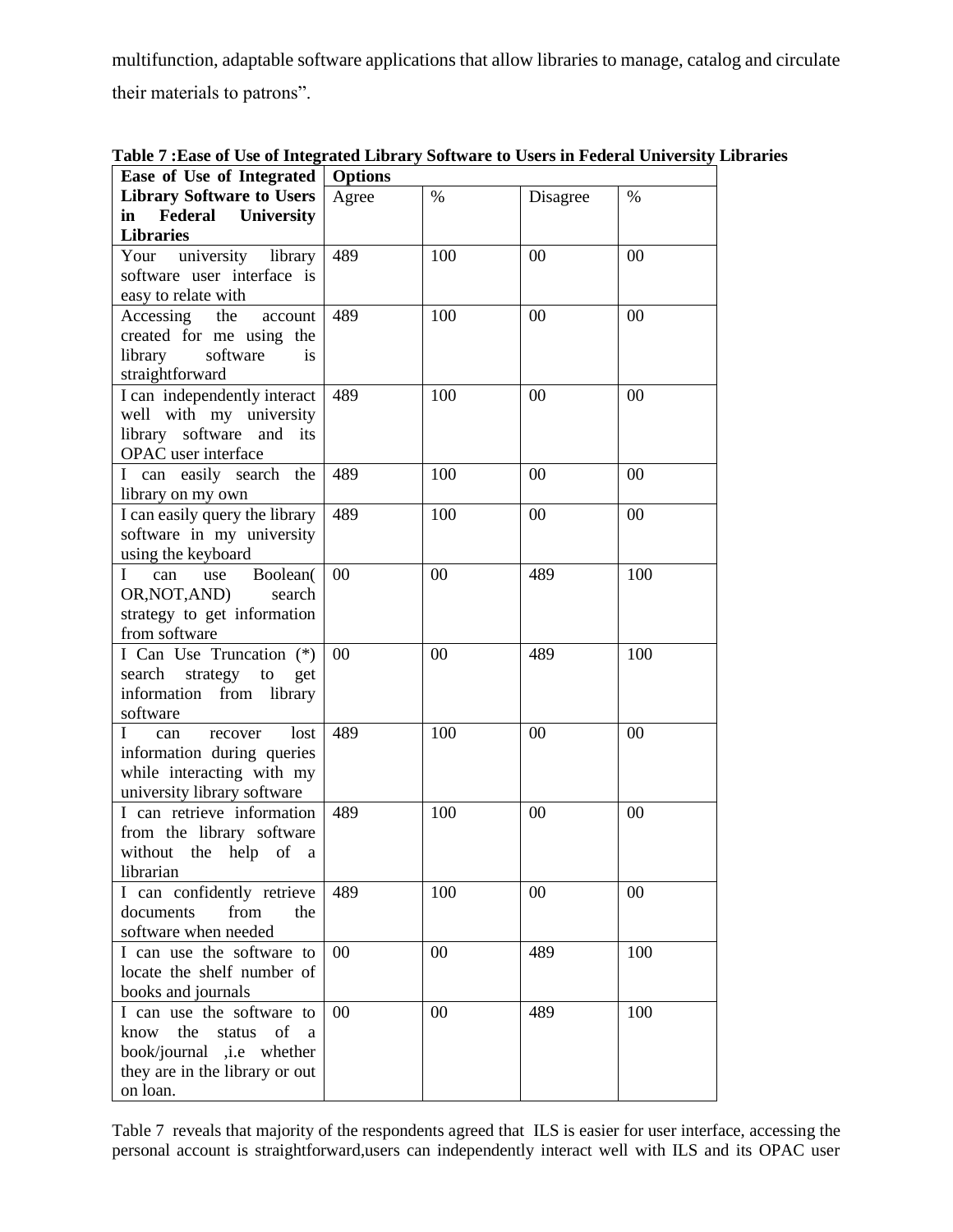interface, users can easily search on their own, users can query the ILS using the keyboard, users can recover lost of information during query, users can retrieve information from the ILS without the help of a librarian and users can retrieve documents from ILS when needed. This is supported by Hussaini, Vashistha, Jimoh and Jimah (2017) who pointed out that the usage of software management software/databases can be applied to render services to users in the library are charging and discharging of borrowed library materials , Online Public Access Catalogue (OPAC) among others.

| Benefits of the use of          | <b>Options</b> |      |                |                |  |
|---------------------------------|----------------|------|----------------|----------------|--|
| Library<br><b>Integrated</b>    | Agree          | $\%$ | Disagree       | $\%$           |  |
| <b>Software</b>                 |                |      |                |                |  |
| Allow for easy access to the    | 489            | 100  | 00             | 00             |  |
| books and other materias in     |                |      |                |                |  |
| the library                     |                |      |                |                |  |
| Allows for round the clock      | 489            | 100  | 00             | 00             |  |
| library services                |                |      |                |                |  |
| Helps to know a documents       | 489            | 100  | 00             | 00             |  |
| reservation status              |                |      |                |                |  |
| Bring the library closer to     | 489            | 100  | $00\,$         | 00             |  |
| the users                       |                |      |                |                |  |
| Help to know easily the total   | 489            | 100  | 00             | 00             |  |
| number of books held in a       |                |      |                |                |  |
| library                         |                |      |                |                |  |
| Know a document return          | 489            | 100  | 00             | 00             |  |
| date or date of availability in |                |      |                |                |  |
| the library                     |                |      |                |                |  |
| Allows for easy borrowing       | 489            | 100  | $00\,$         | $00\,$         |  |
| of library materials            |                |      |                |                |  |
| Auto-renewal of borrowed        | 489            | 100  | 00             | 00             |  |
| book is easy and fast           |                |      |                |                |  |
| Helps to know the latest        | 00             | 00   | 489            | 100            |  |
| materials acquired in the       |                |      |                |                |  |
| library                         |                |      |                |                |  |
| Helps to know the position      | 489            | 100  | 00             | 00             |  |
| of a particular title held by   |                |      |                |                |  |
| the library                     |                |      |                |                |  |
| Helps to know the position      | 489            | 100  | 00             | 00             |  |
| of a particular material on     |                |      |                |                |  |
| the shelf                       |                |      |                |                |  |
| Helps to ascertain if a book    | 489            | 100  | 0 <sup>0</sup> | 0 <sup>0</sup> |  |
| is present in the library or    |                |      |                |                |  |
| not                             |                |      |                |                |  |

**Table 8 :Benefits of the use of Integrated Library Software by Users in Federal University Libraries**

Table 8 reveals that the majority of the respondents agreed that ILS allow users access to books and other materials in the library, allows for round the clock library services, helps to know a documents reservation status, bring the library closer to the users, help to know easily the total number of books held in a library, know a document return date or date of availability in the library, allows for easy borrowing of library materials, auto-renewal of borrowed book is easy and fast, helps to know the position of a particular title held by the library, helps to know the position of a particular materials on the shelf and Helps to ascertain if a book is present in the library or not. This is in accordance with MyEdu (2019) who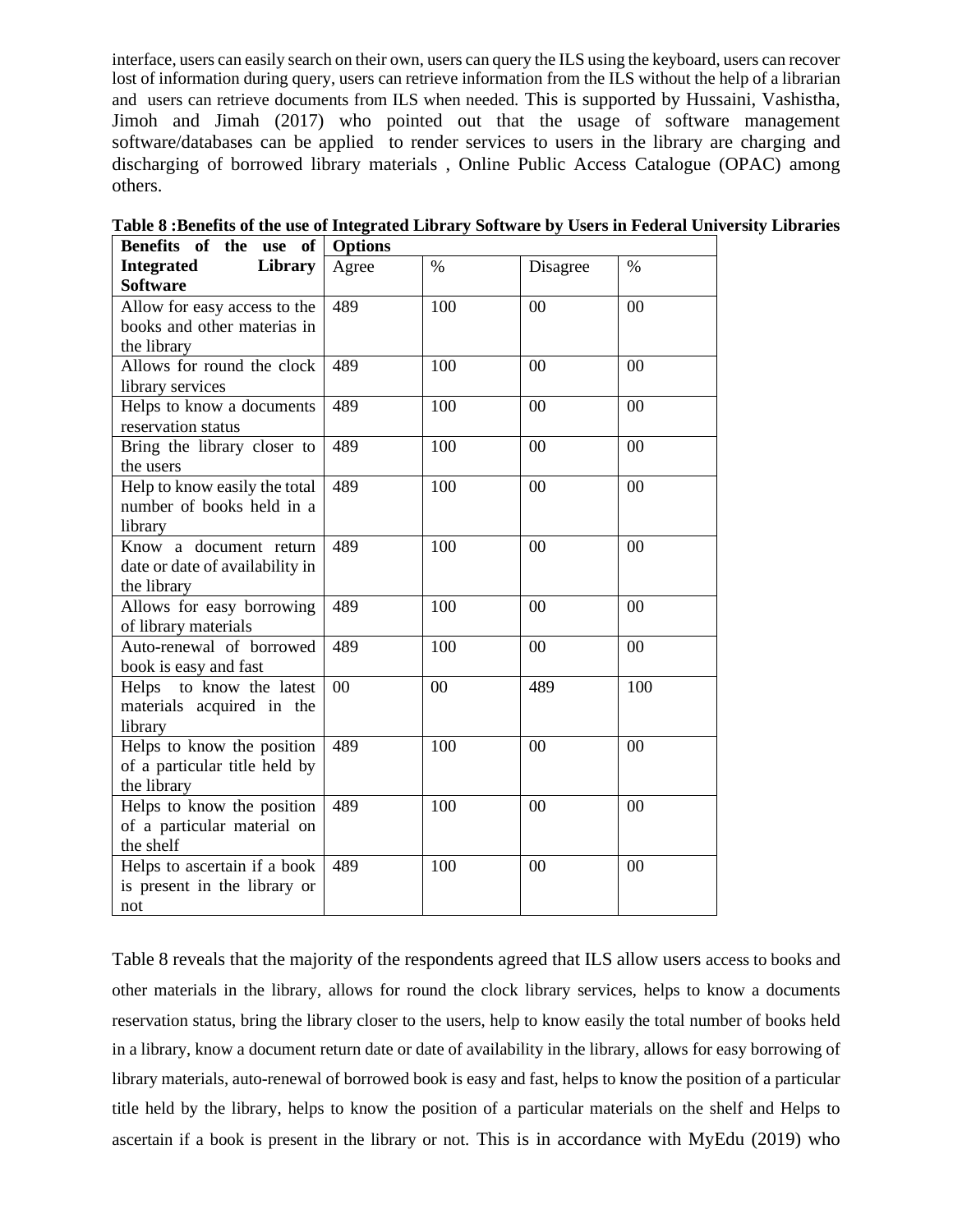asserted that ILS give librarians and users the opportunities to know how well-maintained the record of issued books and how to access information on shelves among others.

| <b>Factors affecting the useof</b> | <b>Options</b> |      |          |                |  |
|------------------------------------|----------------|------|----------|----------------|--|
| integrated<br>library              | Agree          | $\%$ | Disagree | $\%$           |  |
| software                           |                |      |          |                |  |
| Lack of awareness                  | 489            | 100  | 00       | 00             |  |
| Poor Internet connectivity         | 489            | 100  | $00\,$   | $00\,$         |  |
| /low bandwidth                     |                |      |          |                |  |
| of<br>information<br>Lack          | 489            | 100  | 00       | 00             |  |
| searching skills                   |                |      |          |                |  |
| Lack of proper guidance            | 489            | 100  | $00\,$   | $00\,$         |  |
| from librarians                    |                |      |          |                |  |
| Lack of funds to support           | 489            | 100  | 00       | 00             |  |
| automation<br>project<br>by        |                |      |          |                |  |
| library management                 |                |      |          |                |  |
| Shortage of<br>computer            | 489            | 100  | 00       | 00             |  |
| systems designated for             |                |      |          |                |  |
| library OPAC                       |                |      |          |                |  |
| Lack of required ICT skills        | 489            | 100  | $00\,$   | 0 <sup>0</sup> |  |
| Complex OPAC interface             | 489            | 100  | 00       | $00\,$         |  |
| design                             |                |      |          |                |  |
| Erratic electricity power          | 489            | 100  | 00       | 00             |  |
| supply/high cost of running        |                |      |          |                |  |
| electricity generating sets        |                |      |          |                |  |
| Lack of co-operation from          | 00             | 00   | 489      | 100            |  |
| library staff                      |                |      |          |                |  |
| Lack of user training on how       | 489            | 100  | 00       | 00             |  |
| to use the library software        |                |      |          |                |  |

**Table 9 :Factors affecting the use of integrated library software among users in Federal University Libraries**

Table 9 reveals that the majority of the respondents testify that bottle necks on the use of ILS are as follows, lack of awareness, poor Internet connectivity /low bandwidth, lack of information searching skills, lack of proper guidance from librarians, lack of funds to support automation project by library management, shortage of computer systems designated for library OPAC, lack of required ICT skills, complex OPAC interface design, erratic electricity power supply/high cost of running electricity generating sets and lack of user training on how to use the library software. This is in accordance with Tella and Oladeji (2017) who found that some of the challenges with the use of Koha library software include issues relating to the maintenance cost of Koha which was found to be pretty low and there is seeming there is poor human expertise in handling the software in universities.

#### **Discussion of findings**

In this study, the researchers have resorted to the use of a structured questionnaire to collect data from respondents. The findings revealed There are 489 responses (83% response rate) from six federal universities in the Niger Delta. The findings reveal that university of Uyo, Akwa Ibom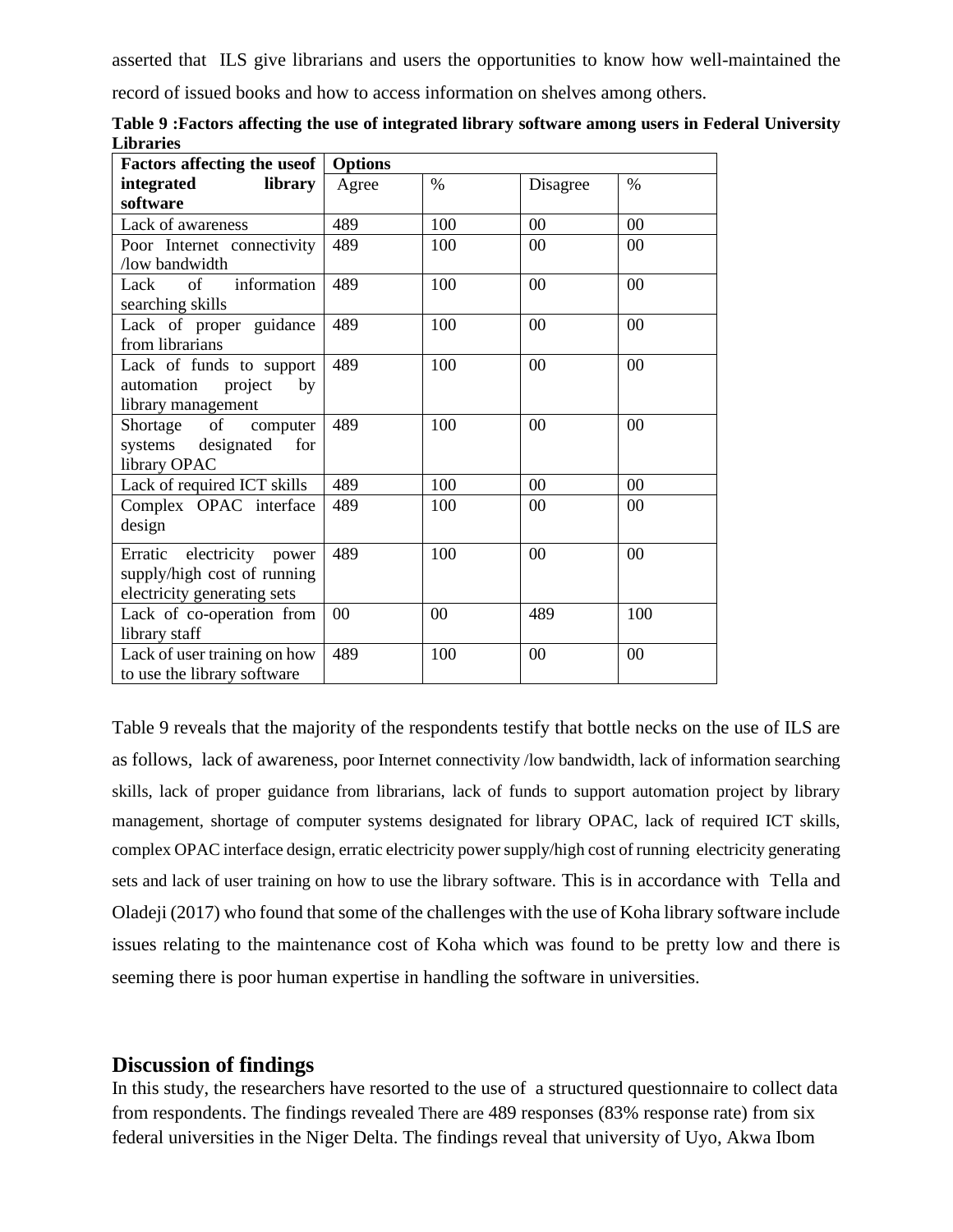has the highest rate of respondents -90(18.40%) followed by Federal University Otuoke, Bayelsa State -88(17.99%). It could deduced that the Federal Universities in Niger Delta are dominated by male in Nigeria, from 24-26 years are dominated in the university system, students in 500 and 600 levels are majority of the respondents that participated in this exercise and Koha integrated software (402) had the highest response rate.This is in accordance with Iroaganachi, Iwu-James and Esse, (2015) which revealed that Koha software has gained popularity over the years especially academic Libraries in Nigeria with the highest software frequently used in South Africa and Nigeria. However, the majority of the respondents agreed that they used ILS to render the following services ; user registration, charging and discharging of library materials, referral service,e-reference service,internet service,electronic library service, OPAC and book reservation. This is supported by Breeding (2012) who posited that the Integrated Library System, or ILS, provides computer automation for all aspects of the operation of a library. In addition, the majority of the respondents agreed that ILS is easier for user interface, accessing personal account is straightforward,users can independently interact well with ILS and its OPAC user interface, users can easily search on their own, users can query the ILS using the keyboard, users can recover lost of information during queries, users can retrieve information from the ILS without the help of a librarian and users can retrieve documents from ILS when needed. This is in accordance with Sriram (2019) who asserted that some of the advantages of utilizing ILS in the library include: simple and easy to use, increased library engagement, efficient cloud data management, highly secure, scalable and reliable, mobile accessibility, dynamic reports, error-free, innovation and cost-effective among others. The finding reveals that, the majority of the respondents agreed that ILS allow users access to the books and other materials in the library, allows for round the clock library services, helps to know a documents reservation status, bring the library closer to the users, help to know easily the total number of books held in a library, know a document return date or date of availability in the library, allows for easy borrowing of library materials, auto-renewal of borrowed book is easy and fast, helps to know the position of a particular title held by the library, helps to know the position of a particular materials on the shelf and helps to ascertain if a book is present in the library or not . This is supported by Datir (2018) who asserted that best way to take the library to a higher level of service delivery is to go digital through the adoption and use of library management software which will avail the students the opportunity to use a Smartphone app such as M-OPAC which can easily access the library's database stored in the library management software. The majority of the respondents testify that bottle necks on the use of ILS are as follows, lack of awareness, poor Internet connectivity /low bandwidth, lack of information searching skills, lack of proper guidance from librarians, lack of funds to support automation project by library management, shortage of computer systems designated for library OPAC, lack of required ICT skills, complex OPAC interface design, erratic electricity power supply/high cost of running electricity generating sets and lack of user training on how to use the library software. This is inline with Kari and Baro (2014) who asserted that Lack of skilled manpower, lack of funding, lack of system (computers) and erratic power supply are the major problems university libraries users in Nigeria encountered while using library software

#### **Conclusion**

Based on the findings of this study, it is concluded that user perception of the use of integrated library software for service delivery is paramount. The study reveals the various types of integrated libray software used in library operations in federal university libraries in Niger